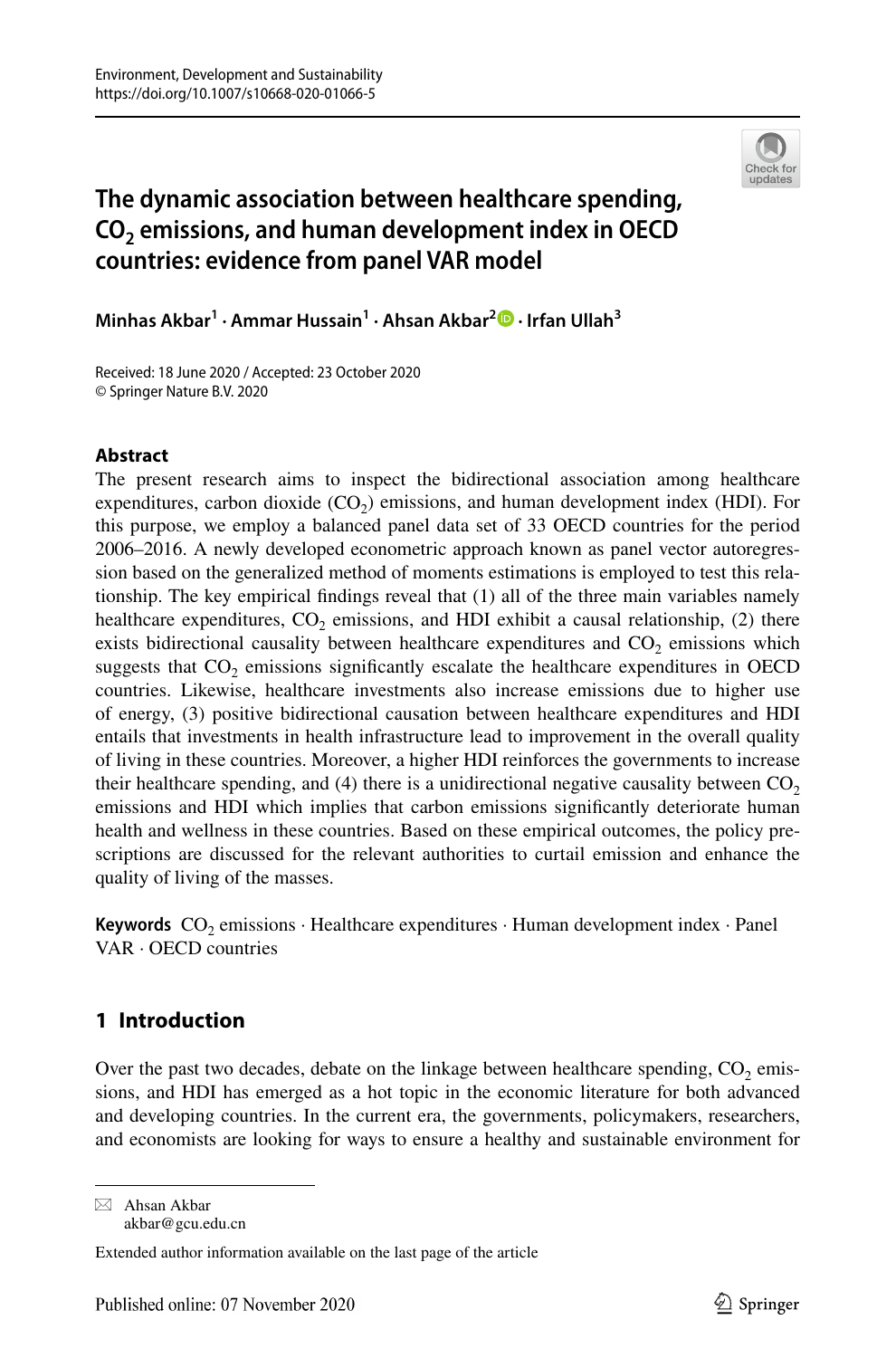society (Chaabouni and Saidi [2017\)](#page-17-0). Government spending, especially in the healthcare sector, is a vital part of the fscal expenditures in all economies.

Several studies claimed that government spending, especially on healthcare activities, helps in promoting human well-being (Fadilah et al. [2018;](#page-17-1) Prasetyo and Zuhdi [2013;](#page-18-0) Qureshi [2009\)](#page-18-1), though studies such as (Baltagi and Moscone [2010](#page-16-0); Kurt [2015](#page-17-2); Oni [2014;](#page-18-2) Wang [2011](#page-18-3)) have proposed two different hypotheses about healthcare spending. The first hypothesis claims that healthcare is a luxury item and is the same as other commodities, which refect the market forces in the best way. On the contrary, to support government intervention in the healthcare sector, the second hypothesis argues that healthcare spending is not a luxury rather it is a basic necessity. Besides, Doryan [\(2001](#page-17-3)) contends that during the periods of high economic growth, governments escalate healthcare spending. This will not only help the public to spend a healthy life but also increase the consumption level in society.

Further to this, climate change is the biggest challenge of time and threat to natural life, security, and prosperity (Ahmed et al. [2019](#page-16-1)). In 2013, the Inter-Governmental Panel on Climate Change (IPCC) claimed that the main cause of global warming is  $CO<sub>2</sub>$ emissions. In 1997, more than 100 countries of the world signed the "Kyoto Protocol" and planned for achieving the target of reducing  $CO<sub>2</sub>$  emissions to save the developed economies from the adverse efects of global warming (Javaid et al. [2018\)](#page-17-4). Initially, developing countries were not paying considerable attention to curtail  $CO<sub>2</sub>$  emissions; however, after the rapid economic growth, these countries also exhibit serious concern towards the reduction of  $CO<sub>2</sub>$  emissions (Pang [2015](#page-18-4)). Moreover, in the context of developing countries, Yang et al. ([2020\)](#page-18-5) proved that increase in economic growth, as well as energy consumption, is positively linked with  $CO<sub>2</sub>$  emissions which in turn is harmful to environment. However, the interaction between healthcare spending and  $CO<sub>2</sub>$  emissions has not got much attention in the literature as compared to other areas of research. In recent years, only a few studies found a positive linkage between healthcare spending and  $CO<sub>2</sub>$  emissions (Beatty et al. [2009](#page-16-0); Mead and Brajer [2005](#page-17-5); Yazdi et al. [2014\)](#page-18-6). Given the adverse implications of  $CO<sub>2</sub>$  emissions on the lives of people, gauging the impact of  $CO<sub>2</sub>$  emissions on health expenditures has emerged as an interesting area of research. The USA, which is a member of the OECD region, is the second largest  $CO<sub>2</sub>$  emitter in the world behind the most growing country China (Apergis et al. [2018](#page-16-2)). Jacobson ([2008](#page-17-6)) was the first to demonstrate the linkage between  $CO<sub>2</sub>$  emissions and the health implications. He employed the high-resolution model and found that  $CO<sub>2</sub>$  increases the death rate in the USA due to increased air pollution. In addition, the study also highlights that  $CO<sub>2</sub>$  emissions enhance the particulate matter (PM) and surface ozone, which leads to an increase in hospitalization and consequent death rate. Therefore,  $CO<sub>2</sub>$  emissions can increase the health expenditures necessary to ensure that people enjoy a healthier life. Further, Allen et al.  $(2016)$  examine indoor  $CO<sub>2</sub>$  exposure and mental health. The empirical findings suggest that the less  $CO<sub>2</sub>$  exposed office workers have better cognitive scores than their counterparts. Similarly, the work of Chaabouni and Saidi ([2017](#page-17-0)) reveals that pollutant emissions, especially  $CO<sub>2</sub>$  emissions, negatively affect human health. In the case of Iran, Yazdi et al.  $(2014)$  $(2014)$  used the data from 1967 to 2010 and employed co-integration and autoregressive distributed lag (ARDL) approach, and they found that both carbon dioxide and carbon monoxide have a positive association with health expenditures. In contrast, another study deploys the fully modifed ordinary least squares (FMOLS) technique and concludes that  $CO<sub>2</sub>$  emissions have a negative association with healthcare expenditures in Ghana (Boachie et al. [2014\)](#page-17-7). Moreover, Narayan and Narayan [\(2008\)](#page-18-7) examined the association between environmental quality and per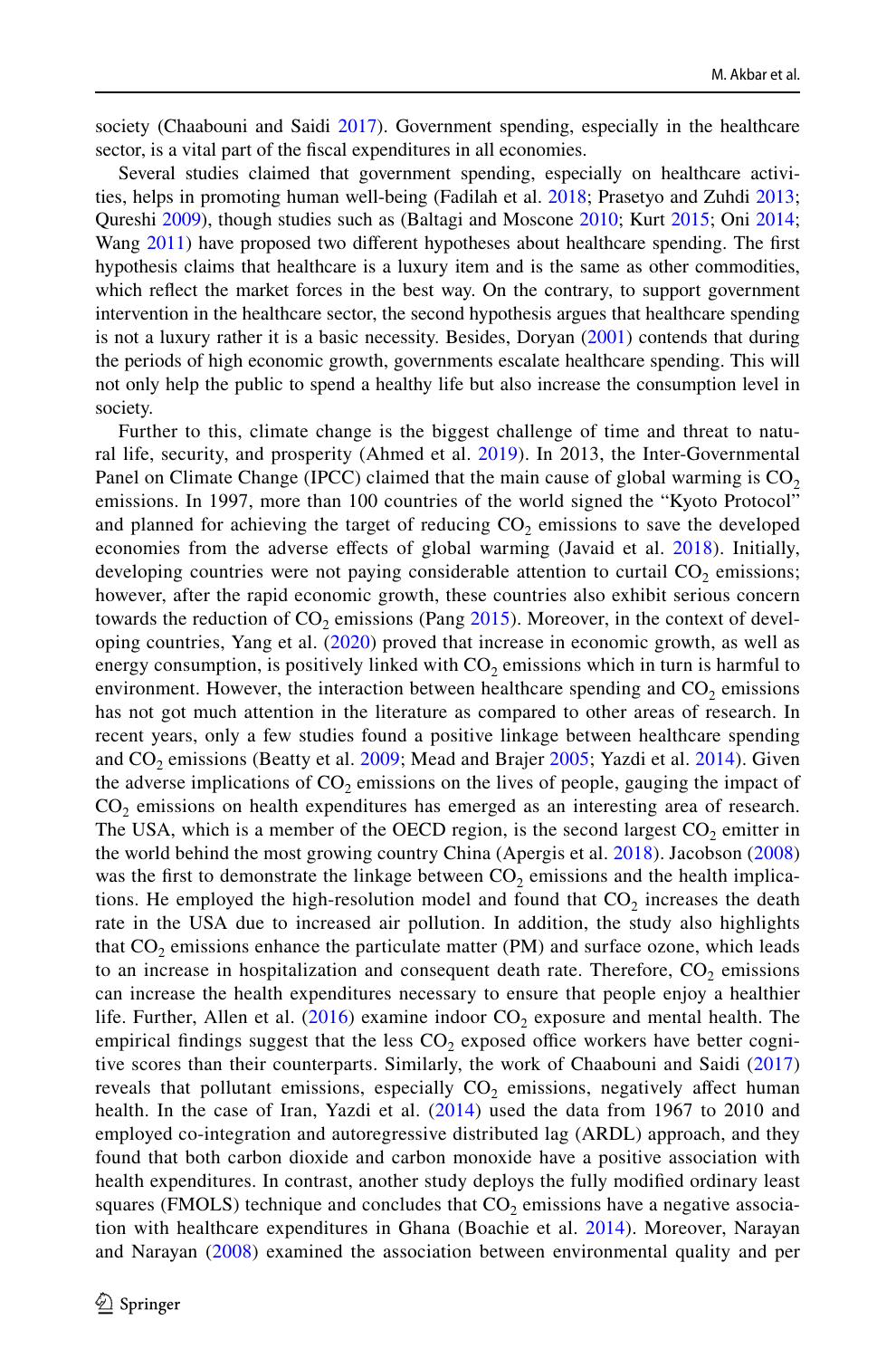capita health expenditures. They used a sample of eight OECD countries and employ panel co-integration technique to check whether the variables have a long-run relationship. Interestingly, estimations of their study prove the existence of a long-run relationship between environmental quality and health expenditures in eight OECD member countries. The study also indicates that environmental quality has a signifcantly positive association with healthcare. This long-run association is also proved by Abdullah et al. ([2016](#page-16-4)) in the context of Malaysia. They revealed that  $CO<sub>2</sub>$  emission, NO<sub>2</sub> emission, and economic growth have a long-run relationship with healthcare expenditures. In contrast, Assadzadeh et al.  $(2014)$  $(2014)$  $(2014)$  investigated the consequences of CO<sub>2</sub> emissions on health expenditures. They cover the eight oil exporter countries' data for the period of 2000–2010. Their results conjecture that elasticity of  $CO<sub>2</sub>$  emissions has a positive implication for healthcare expenditures only in the short-run. Based on the extant literature, studies about  $CO<sub>2</sub>$  emissions and healthcare confirm the conservation hypothesis (unidirectional causality). On the other side, the feedback hypothesis claims that both CO2 emission and healthcare may have bidirectional causality (Chaabouni and Saidi [2017](#page-17-0)) which is ignored in the literature. Hence, this study endeavors to fll this gap by inspecting the perceived bidirectional relationship between these variables. Moreover, Suescún [\(2007\)](#page-18-8) states that health spending also has a positive infuence on the development of humans. This perceived association between healthcare,  $CO<sub>2</sub>$  emissions, and HDI motivates us to conduct this research.

Human development (HD, hereafter) may be defned as the process of providing freedom and opportunities to people for their well-being. There are six major components of HDI (empowerment, sustainability, cooperation, security, productivity, and equity), all of these components support the development of humans (Javaid et al. [2018](#page-17-4)). Others claimed that lifestyle and the ecosystem play a more crucial role in human development (Badulescu et al. [2019;](#page-16-6) Tait et al. [2014\)](#page-18-9).

Though, Razmi et al. ([2012\)](#page-18-10) and Iskandar ([2017\)](#page-17-8) claimed that the best source to evaluate the development of human resources and capabilities is the human development index (HDI). Furthermore, HDI is not only concerned about the rise and fall of economies, it also deals with the expansion and contraction in people's choices (Javaid et al. [2018\)](#page-17-4). Moreover, Suescún [\(2007](#page-18-8)) asserts that by upgrading human capabilities, the countries can grow their economy as well as ensure that people are enjoying a healthy life. Healthcare is a key indicator that signifcantly contributes to the development of humans and improves the HDI through multiple channels such as decreasing the rate of mortalities and improving country's economic growth. Bhowmik ([2020\)](#page-16-7) contends that expenditures on health diminish the rate of infant mortality, which not only increases the GDP per capita and literacy rate but also leads the advancement in HDI of a country. Further, Fattah and Muji ([2012\)](#page-17-9) examined the impact of local government bodies' expenditures on improvement in human development indicators. They found that government expenditure on health and education has a positive infuence on human development in Jeneponto regency. Government expenses on health and education are positively linked with all three components of HDI indicators (Fadilah et al. [2018\)](#page-17-1). Moreover, the empirical fndings of Qureshi [\(2009](#page-18-1)) revealed that higher government spending on human development undertakings not only improves the HDI indicators but also bolsters economic growth. Baldacci et al. ([2003\)](#page-16-8) stated that both education and health expenditures have a considerable positive infuence on human development. Craigwell et al. [\(2012](#page-17-10)) found that spending on the healthcare sector has a positive association with HDI. In contrast, some studies also reveal that healthcare spending has no signifcant linkage with improvement in HDI, such as Rajkumar and Swaroop [\(2008](#page-18-11)) found that healthcare, education, and infrastructure spending often do not have a signifcant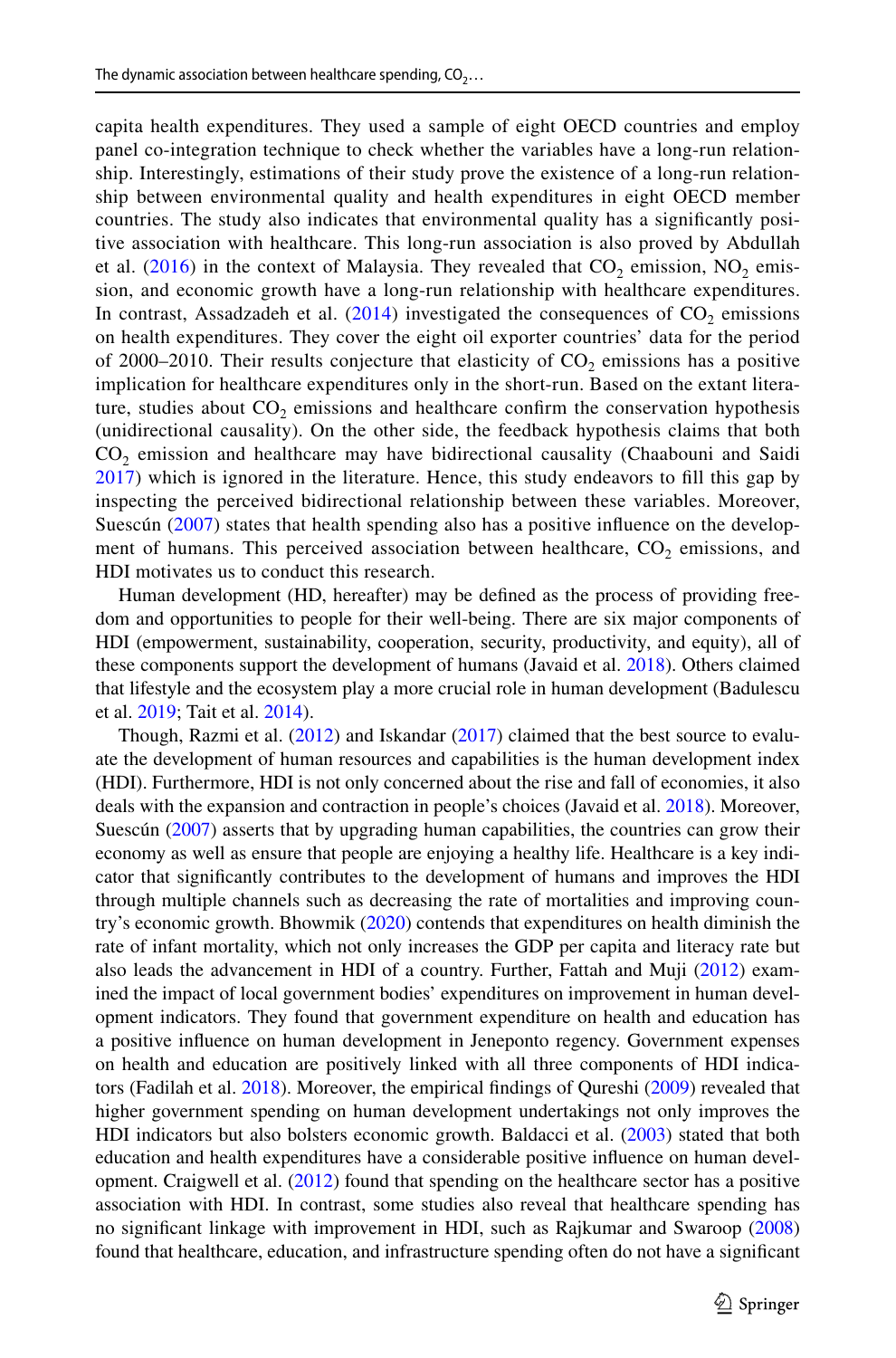connection with HDI. Similarly, Prasetyo and Zuhdi [\(2013](#page-18-0)) examine the impact of government subsidies, transfers, education, and health expenses on HDI and reveal that all these variables do not always lead to the improvement in HDI.

Besides, few studies also claimed a two-way association between healthcare and HDI. Higher spending on HD along with the increase in health supplies may be attributed to the growth in population which requires more health facilities (Qureshi [2009\)](#page-18-1). This indicates that both HDI and healthcare are interdependent and may exhibit a two-way association thus supporting the feedback hypothesis. Likewise, Alin and Marieta ([2011\)](#page-16-9) reveal the existence of a correlation between health expenditures and HDI in the case of Europe. Their results also confrm that healthcare expenditures promote HDI and HDI leads to an increase in health expenditures, which suggest a bidirectional causality between these two variables.

The next strand of study examines the relationship between  $CO<sub>2</sub>$  emissions and HDI, which has also been tested by a few studies in various economic settings. In the context of 44 sub-Saharan African countries, Asongu and Odhiambo ([2019\)](#page-16-10) examined the extent to which  $CO<sub>2</sub>$  emissions affect the inclusive development of humans. The empirical outcome suggests that an increase in  $CO<sub>2</sub>$  emissions has a negative impact on HD. Likewise, Asongu et al. ([2017\)](#page-16-11) assert that Information Communication Technologies (ICT) diminish the negative effects of  $CO<sub>2</sub>$  emissions on HD. Moreover, Boogaard et al. [\(2017](#page-17-11)) and Rich ([2017\)](#page-18-12) show that environmental degradation negatively afects life expectancy and human health. Using the data of ten top  $CO<sub>2</sub>$  emitting countries (USA, Russia, Saudi Arabia, Iran, Japan, South Korea, Germany, China, Canada, and India), Mohmmed et al. ([2019\)](#page-17-12) reveal that causality does exist between  $CO<sub>2</sub>$  emission and HDI. Also, Shah Shah [\(2016](#page-18-13)) found that  $CO<sub>2</sub>$  emissions, fertility rate, and inflation rate harm HDI. While literacy level and GDP per capita have a positive infuence on HDI. By covering the time span from 1992 to 2011, Bedir and Yilmaz [\(2016](#page-16-12)) explore the unidirectional causality between  $CO<sub>2</sub>$  emissions and HDI in the context of nine OECD countries. They argue that if policymakers want to dampen the negative consequences of  $CO<sub>2</sub>$  emissions on HD, they must ensure the efficient use of energy. Further, Asongu  $(2018)$  $(2018)$  investigated how  $CO<sub>2</sub>$  emissions affect inclusive HD. The study categorizes based on diferent fundamental characteristics such as religious denomination, resource endowments, legal origin, income level, proximity to the sea, and political stability. The empirical outcomes suggest that in all these scenarios  $CO<sub>2</sub>$ emissions negatively afect the inclusive HDI and are harmful to the health and wellness of humans.

The fundamental objective of this study is to investigate the bidirectional association among the HDI,  $CO<sub>2</sub>$  emissions, and healthcare expenditures in the OECD region by employing the PVAR technique based on GMM. Novelties of this study are manifold; frst, the considerable prior literature only examines the unidirectional association between  $CO<sub>2</sub>$ emissions and healthcare expenditures (Apergis et al. [2016,](#page-16-14) [2018](#page-16-2); Badulescu et al. [2019;](#page-16-6) Beatty and Shimshack [2014](#page-16-15); Chaabouni and Abednnadher [2014;](#page-17-13) Chaabouni and Saidi [2017;](#page-17-0) Jacobson [2008](#page-17-6); Ullah et al. [2019;](#page-18-14) Yazdi et al. [2014\)](#page-18-6), while the feedback hypothesis states that  $CO<sub>2</sub>$  emission and healthcare can have a bidirectional causality (Chaabouni and Saidi [2017](#page-17-0)). Therefore, the present study endeavors to fll this gap by examining the bidirectional association between  $CO<sub>2</sub>$  emissions and healthcare expenditures. Second, the extant literature refects that HDI has not received much attention from scholars concerning its relationship with healthcare spending and  $CO<sub>2</sub>$  emissions.

Third, this study also contributes from a methodological standpoint as for the frst time, we have used a recently developed technique panel VAR to inspect the bidirectional association among healthcare,  $CO_2$  emissions, and HDI. We observed that a wide range of studies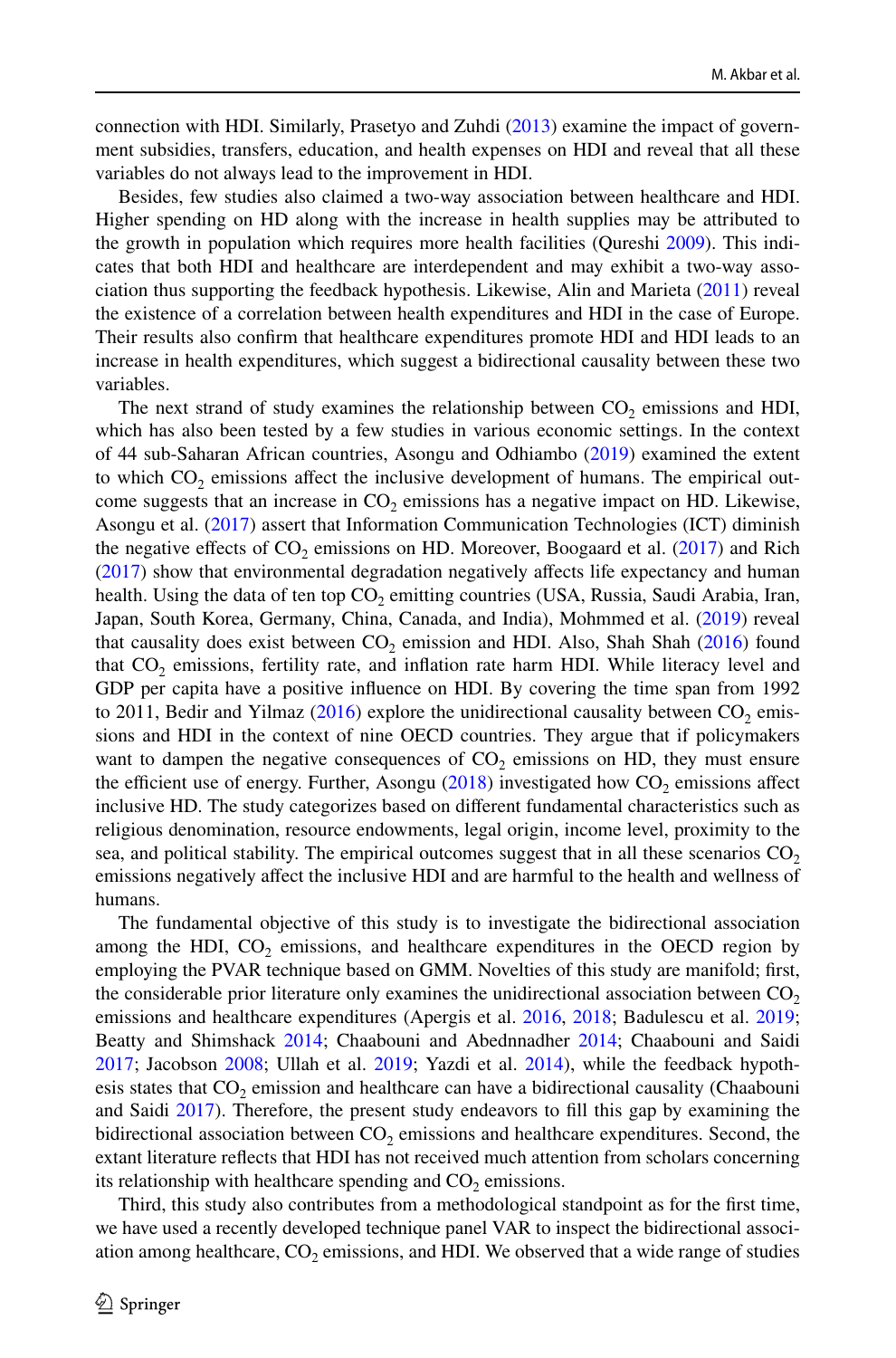on  $CO<sub>2</sub>$ , healthcare, and HDI have employed different statistical techniques, such as OLS (He et al. [2017;](#page-17-14) Narayan and Narayan [2008;](#page-18-7) Qureshi et al. [2015](#page-18-15)) dynamic ordinary least square (DOLS) and FMOLS (Apergis et al. [2018](#page-16-2); Bouchoucha [2020](#page-17-15)), and Panel ARDL (Badulescu et al. [2019](#page-16-6); Khoshnevis Yazdi and Khanalizadeh [2017](#page-17-16); Wang et al. [2019](#page-18-16); Zaidi and Saidi [2018](#page-18-17)). However, Nickell ([1981\)](#page-18-18) stated that in dynamic panels OLS cannot be employed because in these panels, individual efect term could be correlated with the error term, which leads to biased estimations. Further to this, the core objective of the present study is to check the bidirectional association among the proposed variables, while the aforementioned techniques are only suitable to examine the unidirectional relationship. Therefore, the present study has made full use of a concrete econometric technique panel VAR based on the GMM model, which is developed by (Arellano and Bond [1991](#page-16-16)) and then extended by (Arellano and Bover [1995](#page-16-17)). The choice of this methodology is inspired by several reasons, (1) this technique not only measures the future results based on past data but also shows the *t−*1 estimations by deploying years "*t*" data. (2) PVAR uses an auto time lag system, which is the best way to cope up with reverse causality and endogeneity problems. (3) By considering all the variables as endogenous, this technique controls the inherited longitudinal data issue that is unobserved individual heterogeneity by combining the panel data with the VAR method. (4) This technique also shows the extent of the overall efect through the analysis of variance decomposition, which refects the change in one variable caused by the shocks in other variables.

This empirical results of this research entail some interesting fndings which can help the relevant government bodies to devise appropriate strategies to curb the pollutant emissions and enhance human development. First, a causal nexus between healthcare expenditures,  $CO<sub>2</sub>$  emissions, and HDI juxtaposes that governments must understand the interaction of these variables to put forward an efective policy response to preserve the environment and ensure better and well-being of society. Second, the bidirectional association between  $CO<sub>2</sub>$  emissions and healthcare expenditures suggests that though expanding health facilities contribute towards  $CO<sub>2</sub>$  emissions, however, the adverse impact of pollutant emissions to escalate health expenditure is more profound. Likewise, a positive bidirectional relationship between healthcare expenditures and HDI proposes that the optimization of health facilities positively contributes towards human development. Though negative unidirectional causation between  $CO<sub>2</sub>$  emissions and HDI asserts that pollutant emissions adversely afect the overall health and wellness of the people. Hence, these OECD countries should take concrete steps for pollution abatement to ensure the development of healthy and sustainable societies.

The rest of the paper is structured as follows: Sect. [2](#page-0-0) critically evaluates the literature about healthcare, HDI, and  $CO<sub>2</sub>$  $CO<sub>2</sub>$  $CO<sub>2</sub>$  emissions. Section 2 describes data and methodology, including the empirical model, sample period, and analysis techniques. The results are shown in Sect. [3](#page-4-0). Section [4](#page-7-0) concludes the study and provides implications for the policymakers.

### <span id="page-4-0"></span>**2 Materials and methods**

#### **2.1 Data**

In this research, we use country-level annual data for healthcare spending (HC\_Exp), human development index (HDI), carbon dioxide emissions per capita  $(CO<sub>2</sub>-PC)$ ,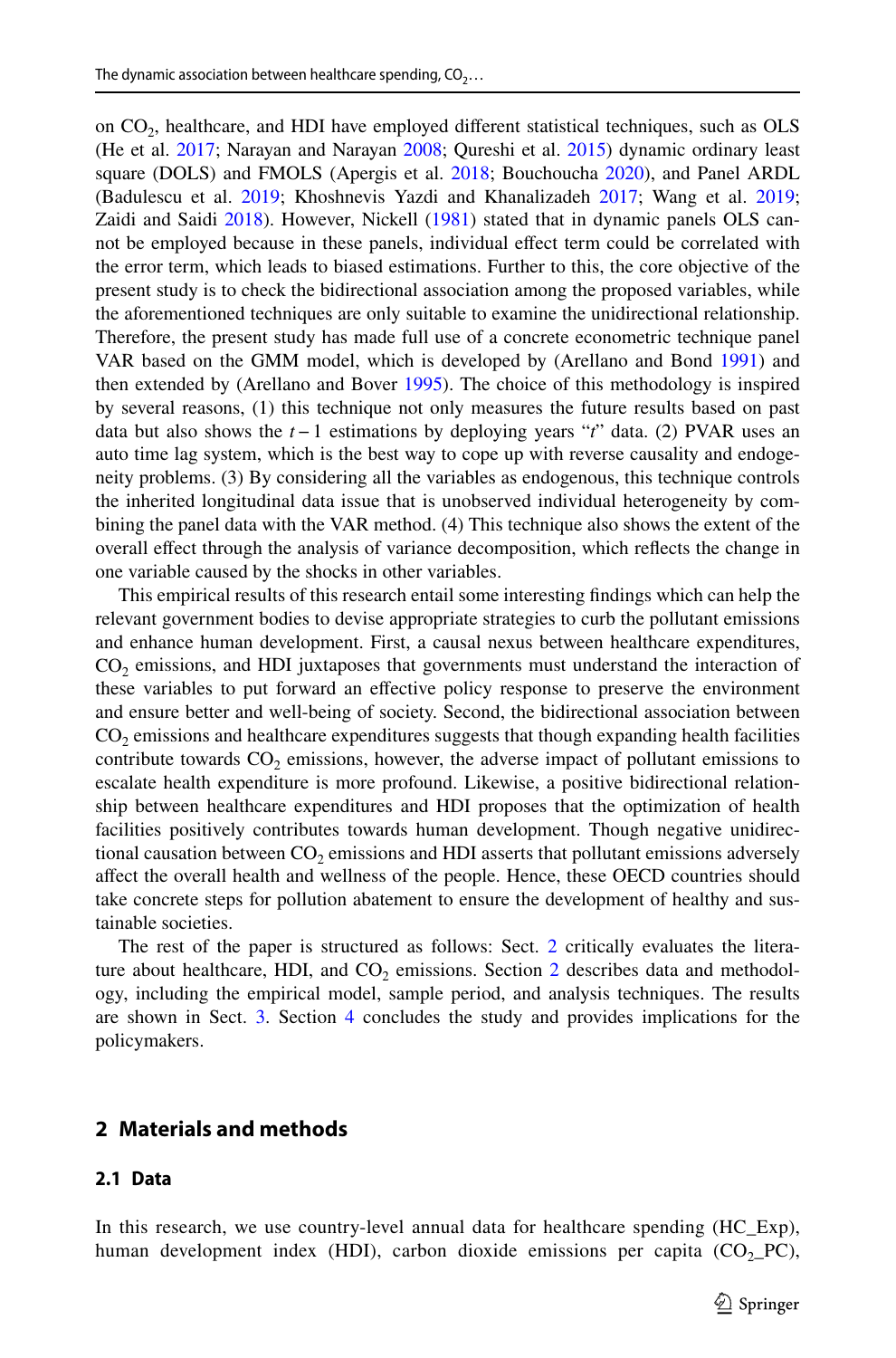research and development expenditures (RD\_Exp), and population growth rate (POP\_ GR). Initially, we have collected the data of all the 36 OECD countries, but eliminated three countries (Australia, New Zealand, and Spain) from the fnal sample due to the unavailability of sufficient observations. Our final sample constitutes a panel of 33 countries covering the time span from 2006 to 2016. The data are collected from the World Development Indicators (WDI) of the World Bank online database. This data set is strongly balanced which consists of 33 countries having 363 observations. Description of variables:

The variable description is provided in the table below (Table [1\)](#page-5-0).

#### **2.2 Empirical models**

Three models were employed for empirical analysis; the frst model exhibits the relationship between healthcare expenditures and  $CO<sub>2</sub>$  emissions along with other control variables, the second model represents the association between health expenditures and HDI, and our third model depicts the linkage between HDI and  $CO<sub>2</sub>$ .

#### **2.2.1 Model 1 healthcare expenditures and CO<sub>2</sub> emissions**

Equations [1](#page-5-1) and [2](#page-5-2) show the models for causality between health expenditures and  $CO<sub>2</sub>$ emissions. In the frst equation, healthcare expenditure for year *t* is the dependent variable, while  $CO<sub>2</sub>$  emissions in the year  $t-1$  is independent variables. The second equation shows that  $CO<sub>2</sub>$  emissions at year t is the dependent variable, while  $HC\_EXP$  in the year *t−*1 is the independent variable.

<span id="page-5-2"></span><span id="page-5-1"></span>
$$
HC_{EXPit} = \alpha + \beta_1 CO_{2PC it-1} + \mu_i + e_{it,i=1,2,...,N;\ t=1,2,...,T}
$$
 (1)

$$
CO_{2-}PC_{it} = \alpha + \beta_1 HC\_EXP_{it-1} + \mu_i + e_{it,i=1,2,...,N;t=1,2,...,T}
$$
 (2)

The  $\beta_1$  holds a positive expected sign in both equations, which implies that  $CO_2$ -PCt-1 is assumed to have a positive relationship with HC\_EXPt. Likewise, HC\_EXPt-1 is expected to have a positive association with  $CO<sub>2</sub>$ -PCt. The unidirectional association between  $CO<sub>2</sub>$ emissions and HC\_EXP is tested by various studies including (Chaabouni and Saidi [2017;](#page-17-0) Chaabouni et al. [2016](#page-17-17); Ghorashi and Rad [2017;](#page-17-18) Sasana et al. [2019](#page-18-19); Ullah et al. [2019\)](#page-18-14) and found positive relationship between  $CO<sub>2</sub>$  emissions and health expenditures.

| Notation           | Variable name and definitions                                           | Time span | Source     |
|--------------------|-------------------------------------------------------------------------|-----------|------------|
| $HC$ $Exp$         | Healthcare spending % share of GDP at constant 2010                     | 2006-2016 | WDI        |
| <b>HDI</b>         | Human development index                                                 | 2006-2016 | <b>WDI</b> |
| CO <sub>2</sub> PC | Carbon dioxide emissions per capita                                     | 2006-2016 | <b>WDI</b> |
| RD Exp             | Research and development expenditure % share of GDP at<br>constant 2010 | 2006-2016 | <b>WDI</b> |
| POP GR             | Population growth rate                                                  | 2006-2016 | WDI        |

<span id="page-5-0"></span>**Table 1** Variables defnitions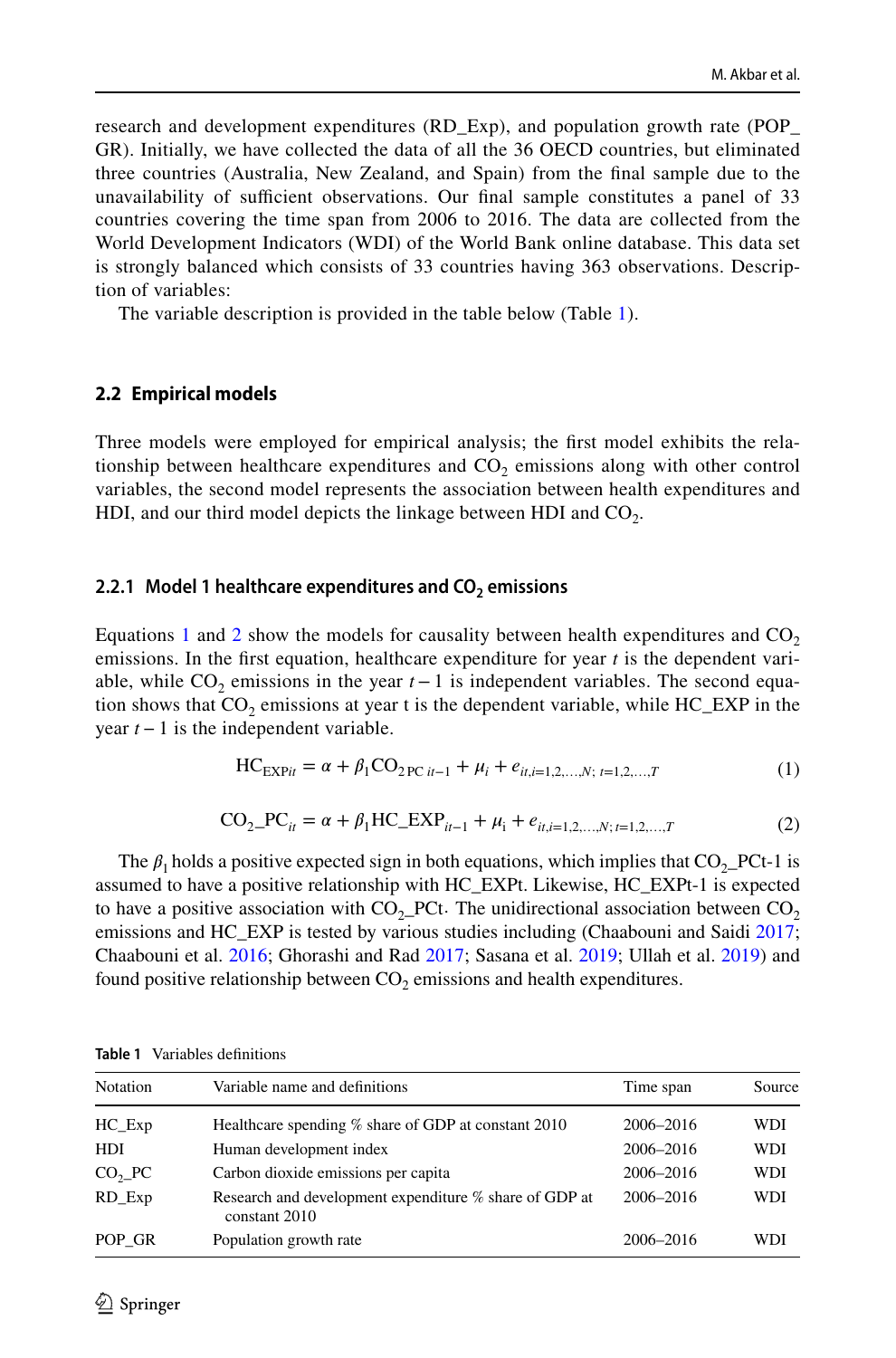#### **2.2.2 Model 2 health expenditures and HDI**

The association between health expenditures and HDI is expressed in Eqs. [\(3](#page-6-0)) and ([4\)](#page-6-1).

<span id="page-6-1"></span><span id="page-6-0"></span>
$$
HDI_{it} = \alpha + \beta_1 HC\_EXP_{it-1} + \mu_i + e_{it,i=1,2,...,N;\ t=1,2,...,T}
$$
 (3)

$$
HC\_EXP_{it} = \alpha + \beta_1 HDI_{it-1} + \mu_i + e_{it,i=1,2,...,N; t=1,2,...,T}
$$
 (4)

Here, again  $\beta_1$  is expected to have a positive coefficient in both Eqs. ([3\)](#page-6-0) and ([4](#page-6-1)). It implies that by following the feedback hypothesis, an increase in healthcare expenditures at time *t−*1 will increase HDI at time *t* and vice versa. A unidirectional positive relationship is reported between health expenditures and HDI by various studies (Assadzadeh et al. [2014;](#page-16-5) Craigwell et al. [2012](#page-17-10); Fattah and Muji [2012](#page-17-9); Qureshi [2009\)](#page-18-1).

#### **2.2.3 Model 3 HDI and CO<sub>2</sub> emissions**

Equations [\(5\)](#page-6-2) and ([6](#page-6-3)) indicate the relationship between HDI and  $CO<sub>2</sub>$  emissions;

<span id="page-6-3"></span><span id="page-6-2"></span>
$$
HDI_{it} = \alpha + \beta_1 CO_{2it-1} + \mu_i + e_{it,i=1,2,...,N;\ t=1,2,...,T}
$$
 (5)

$$
CO_{2it} = \alpha + \beta_1 HDI_{it-1} + \mu_i + e_{it,i=1,2,...,N; t=1,2,...,T}
$$
 (6)

The coefficient of  $\beta_1$  is expected to have a negative sign in Eqs. ([5](#page-6-2)) and ([6\)](#page-6-3). This means that increase in  $CO<sub>2</sub>$  emissions will lead to a decrease in HDI and vice versa. A negative relationship is also expected between HDI and  $CO<sub>2</sub>$  emissions in the past literature includ-ing (Allen et al. [2016;](#page-16-12) Asongu and Odhiambo [2019;](#page-16-10) Bedir and Yilmaz 2016; Jacobson [2008\)](#page-17-6). The  $e_i$  is the error term of the model in Eqs. [\(1](#page-5-1))–[\(6\)](#page-6-3) which assume no variations among the information framework for the cross-sectional measurement of N (Asteriou and Hall [2015\)](#page-16-18).

#### **2.3 Econometric technique**

In this paper, we use an advanced econometric technique known as the panel VAR using the generalized method of moments (GMM) estimations developed by Abrigo and Love ([2016\)](#page-16-19) to cope up with the modeling defciencies encountered by the previous studies. To examine the bidirectional association among multiple variables is a challenging task. Hence, we employ the panel VAR technique, as it is used to create empirical diferentiation in the transformation mechanism of economic activity (Lin et al. [2019\)](#page-17-19). Abrigo and Love ([2016\)](#page-16-19) argue that equation-by-equation GMM estimations produce predictable estimates of panel VAR. Additionally, Jouida ([2018\)](#page-17-20) states that panel VAR allows to generate efficient estimations of coefficients in the system with endogenous variables. It is a much powerful technique for analysis because panel VAR adds the structural-time disparity and cross-sectional dimensions in the standard VAR model (Canova and Ciccarelli [2013](#page-17-21)).

This study selects the OECD countries as the context of research, because the characteristics of OECD countries are very well adapted to the goals of this investigation. The OECD economies not only enjoy the energy-led-growth hypothesis, they also stay at the largest energy consumption economies with 41% of world energy consumption (Duffour [2012\)](#page-17-22). The large portion of this energy is coming from the traditional resources such as, coal, oil, and natural gas, which are the main cause of  $CO<sub>2</sub>$  emissions that leads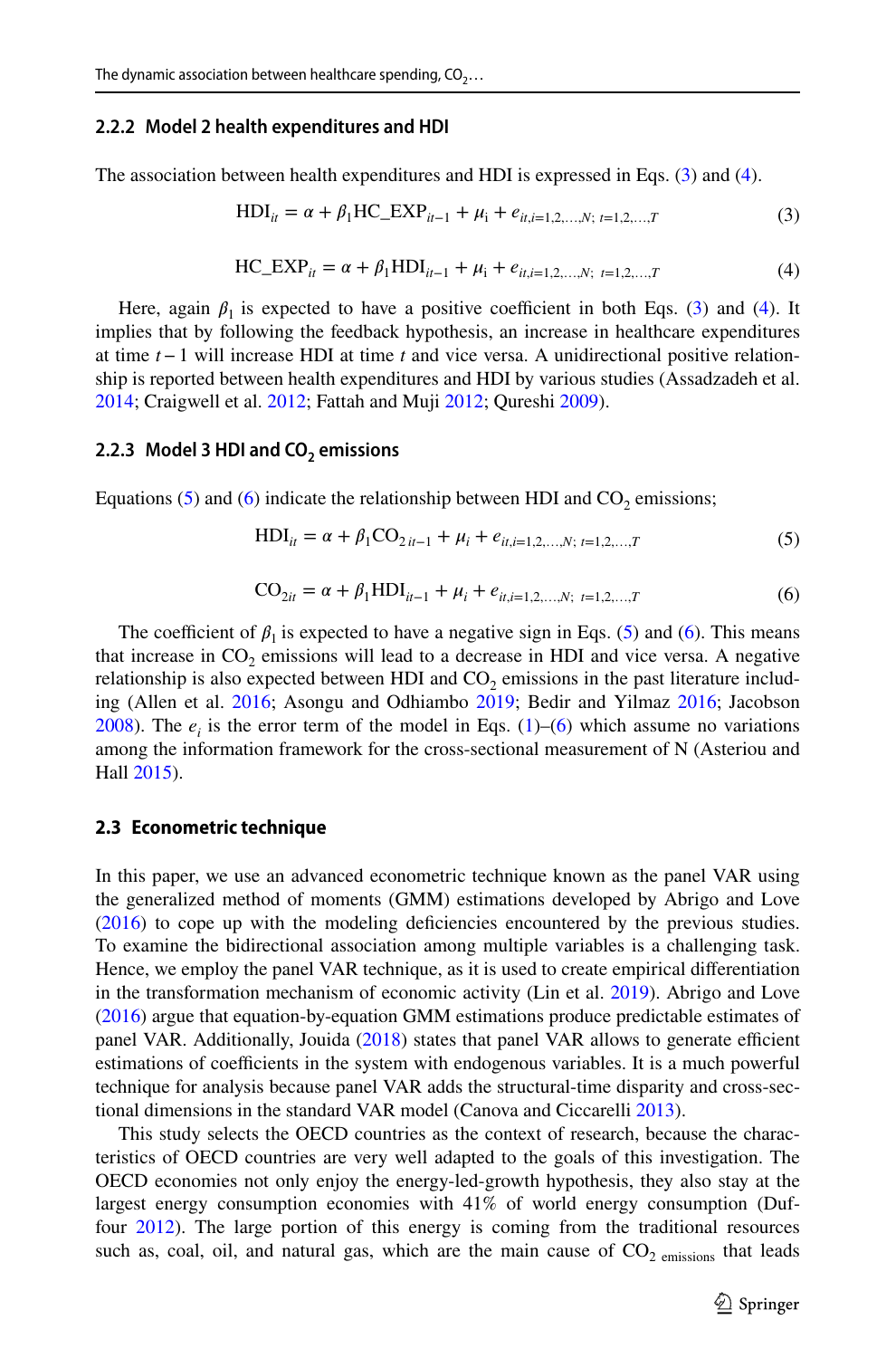the environmental degradation (Saidi and Omri [2020](#page-18-20)). Further, although the population of OECD countries is less than 20% of the world population, they are accounted for over 85% of world health spending (Linden and Ray [2017](#page-17-23)). Linden and Ray [\(2017](#page-17-23)) and WHO ([2014\)](#page-18-21) both claimed that OECD countries spend a greater amount on health per capita as compared to the rest of the world. These hallmarks indicate that OECD countries are very interesting for this title.

Table [2](#page-8-0) reports the average statistics of the study variables of 33 selected OECD countries. This table illustrates that Luxembourg (22.35), Norway (22.05), Canada (20.81), Portugal (18.34), and Estonia (15.14) have the highest average values of CO2 emissions in the OECD region which is mainly attributed to the large size of these countries, while Mexico (5.86) Netherlands (5.74), Chile (5.72), and Latvia (5.57) have the lowest average values of CO2 emissions. Moreover, Norway (15,539.80), Japan (5804.28), Germany (3511.09), France (2694.75), and Canada (1669.21) have the highest average values of gross domestic product, whereas Estonia (21.97) and Iceland (14.71) depict the lowest average GDP values in OECD countries. Growth rates about the population indicate that Norway (311.23), Japan (127.67), Mexico (115.59), Germany (81.53), and France (65.32) are the top fve highly populated OECD countries. However, Iceland (0.32) and Luxembourg (0.52) have the lowest annual population in selected sample, though the top fve energy from fossil fuel production average values was observed in Israel (99.13), Slovenia (92.07), Poland (84.56), Luxembourg (84.19), and Mexico (81.34), whereas the fossil fuel consumption of these countries is (96.22), (92.54), (92.37), (86.48), and (90.16), respectively (see Table [2\)](#page-8-0). The countries such as Norway  $(16.10)$ , France  $(11.10)$ , USA  $(10.97)$ , Germany  $(10.72)$ , and Poland (10.23) have the highest average percentage of healthcare expenditures, whereas Estonia (5.96), Latvia (5.75), Mexico (5.64), and Netherlands (4.79) had the lowest average healthcare expenditure during the study period. Table [2](#page-8-0) also indicates that all selected OECD countries achieve the positive average value of HDI between the period from 2006 to 2016. Nevertheless, Japan (83.05), and USA (82.49) have the highest life expectancy (at birth), whereas Lithuania (73.16) and Latvia (73.22) have lowest average life expectancy (at birth) in selected OECD countries (see Table [2](#page-8-0)).

### <span id="page-7-0"></span>**3 Results and discussion**

Table [3](#page-10-0) reports the descriptive statistics for healthcare, human development index,  $CO<sub>2</sub>$ emissions, R&D expenditures, and population growth rate in OECD countries. On average, sample countries spend 8.47% of their GDP on the healthcare sector. In contrast, only 1.85% of GDP spending is allocated to innovation or R&D related activities. The mean value of the population growth rate is quite low  $(0.0077)$ , while average  $CO<sub>2</sub>$  emissions per capita is (10.76) which still needs to be curtailed to the lowest level.

Table [4](#page-10-1) presents the correlation matrix to understand the level of association among variables. Values suggest that HDI exhibits a signifcant correlation with healthcare as an increase in healthcare expenditure improves the quality of human well-being. Likewise,  $CO<sub>2</sub>$  emissions and healthcare and HDI and  $CO<sub>2</sub>$  emissions also exhibit moderate correlations with each other. These associations suggest a nexus between the aforementioned variables which has been explored further in the empirical analysis.

In Table [5,](#page-10-2) we use Andrews and Lu's ([2001\)](#page-16-20) methodology based on Bayesian information criteria (MBIC), Akaike information criteria (MAIC), and Hannan–Quinn information criteria (MHQIC) to check consistency and asymptotic normality of the data. We employ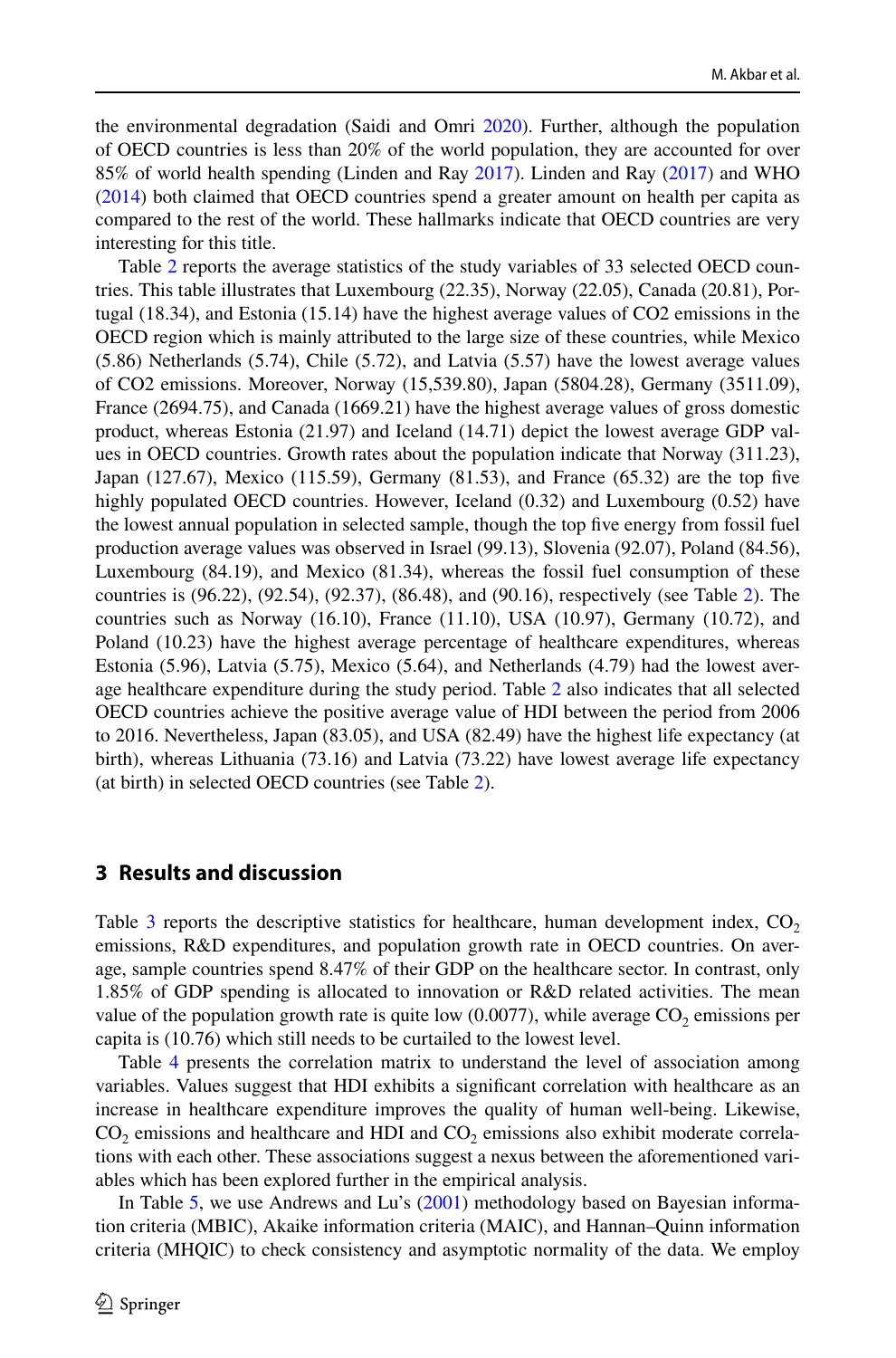<span id="page-8-0"></span>

| í      |  |
|--------|--|
| ļ<br>i |  |
| I      |  |
| Ì<br>I |  |
| ۱<br>Ī |  |
| ۱      |  |
| t      |  |

| Table 2 Average statistics of selected |                    | <b>OECD</b> countries |                   |                           |                              |                   |              |                         |
|----------------------------------------|--------------------|-----------------------|-------------------|---------------------------|------------------------------|-------------------|--------------|-------------------------|
| Countries                              | CO <sub>2</sub> PC | GDP (in billions)     | Pop (in millions) | production<br>Fossil fuel | Fossil fuel con-<br>sumption | 巨                 | <b>HCGDP</b> | Life expectancy         |
| Austria                                | 9.78               | 400.90                | 8.44              | 27.37                     | 69.22                        | 0.89              | 10.08        | 80.80                   |
| Belgium                                | 11.52              | 488.38                | 10.97             | 37.36                     | 72.62                        | 0.90              | 9.79         | 80.39                   |
| Canada                                 | 20.81              | 1669.21               | 34.34             | 22.42                     | 74.44                        | 0.90              | 10.05        | 81.32                   |
| Chile                                  | 5.72               |                       | 17.24             | 56.71                     | 73.96                        | 0.82              | 7.16         |                         |
| Czech Republic                         | 12.93              | 232.09<br>211.57      | 10.45             | 59.27                     | 79.44                        | 0.87              | 6.97         | 78.92<br>77.75          |
| Denmark                                | 10.40              | 332.02                | 5.57              | 58.87                     | 75.52                        | 0.92              | 10.03        |                         |
| Estonia                                | 15.14              | 21.97                 | 1.33              | 6.00                      | 21.51                        | 0.85              | 5.96         | 79.53<br>75.59<br>80.35 |
| Finland                                | 12.52              | 252.23                | 5.39              | 26.94                     | 46.16                        | 0.91              | 8.92         |                         |
| France                                 | 7.68               | 2694.75               | 65.32             | 8.42                      | 49.41                        | 0.88              | 11.10        | 81.82                   |
| Germany                                | 11.50              | 3511.09               | 81.53             | 59.49                     | 80.35                        | 0.92              | 10.72        | 80.22                   |
| Greece                                 | 10.39              | 282.14                | 11.00             | 82.94                     | 89.91                        | 0.86              | 8.86         | 80.53                   |
| Hungary                                | 6.44               | 137.23                | 9.95              | 47.76                     | 73.77                        | 0.83              | 7.34         | 74.63                   |
| Iceland                                | 14.82              | 14.71                 | 0.32              | 0.02                      | 12.59                        | 0.91              | 8.61         | 82.07                   |
| Ireland                                | 13.51              | 244.05                | 4.56              | 73.95                     | 88.20                        | $\overline{0.91}$ | 9.25         | 80.63                   |
| Israel                                 | 10.11              | 243.92                | 7.78              | 99.13                     | 96.22                        | 0.89              | 7.10         |                         |
| Italy                                  | 8.23               | 2124.23               | 59.55             | 71.04                     | 83.89                        | 0.87              | 8.80         | 81.55<br>82.17<br>83.05 |
| Japan                                  | 10.52              | 5804.28               | 127.67            | 71.49                     | 87.67                        | 0.89              | 9.72         |                         |
| Korea                                  | 13.00              | 1175.52               | 24.68             | 34.04                     | 72.38                        | 0.88              | 6.30         |                         |
| Latvia                                 | 5.57               | 27.14                 | 2.08              | 42.54                     | 62.06                        | 0.83              | 5.75         | 80.55<br>73.22<br>73.16 |
| Lithuania                              | 7.01               | 41.09                 | 3.06              | 45.62                     | 66.31                        | 0.84              | 6.39         |                         |
| Luxembourg                             | 22.35              | 55.44                 | 0.52              | 84.19                     | 86.48                        | 0.89              | 6.53         | 81.08                   |
| Mexico                                 | 5.86               | 1114.08               | 115.59            | 81.34                     | 90.16                        | 0.75              | 5.64         | 75.05                   |
| Netherlands                            | 5.74               | 876.61                | 73.82             | 75.74                     | 89.30                        | 0.75              | 4.79         | 74.91                   |
| Norway                                 | 22.05              | 15,539.80             | 311.23            | 69.41                     | 84.01                        | 5.91              | 6.10         | 78.44                   |
|                                        |                    |                       |                   |                           |                              |                   |              |                         |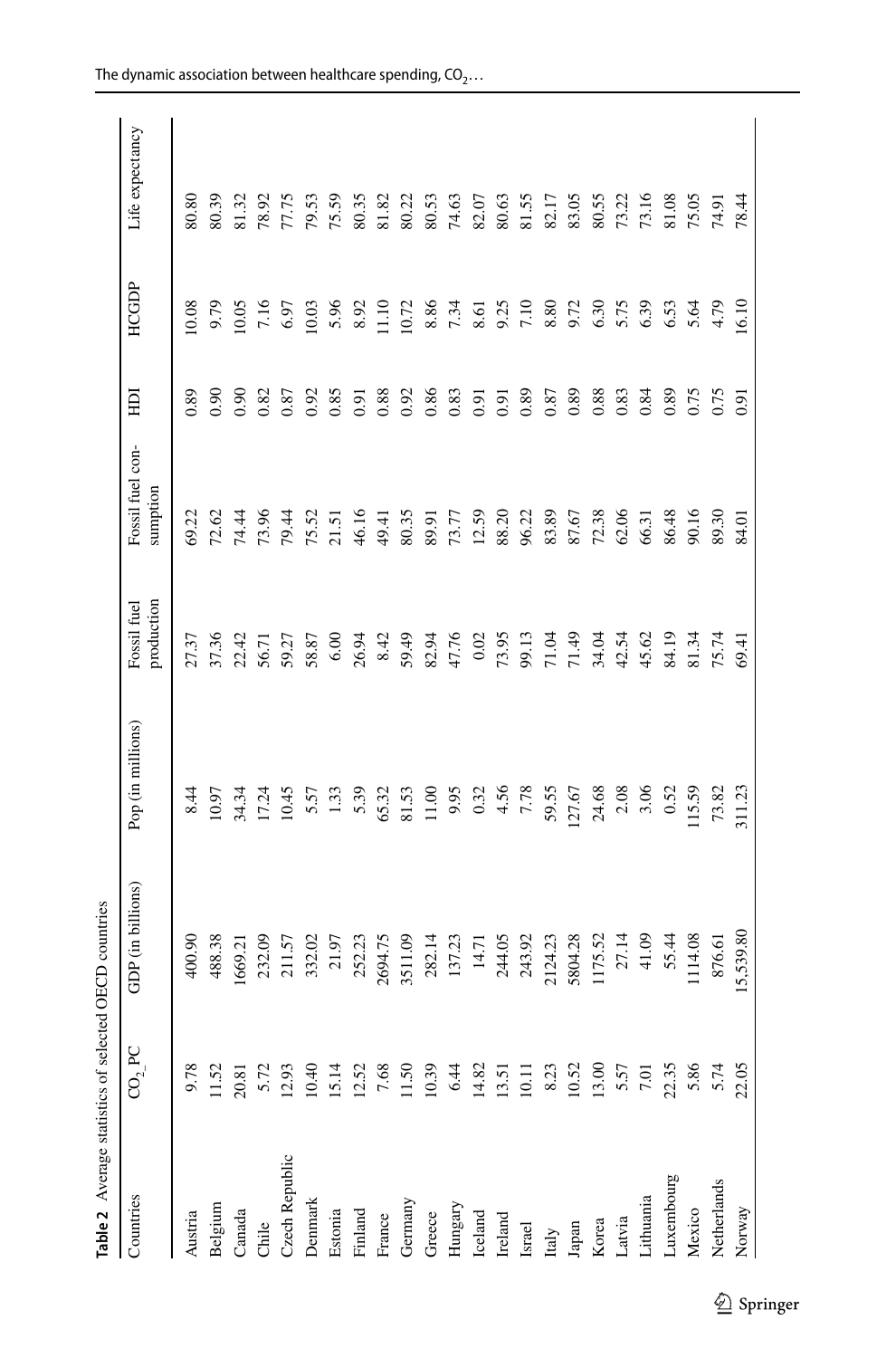| Table 2 (continued)              |                    |                                                                                                                                           |                   |                           |                              |      |       |                 |
|----------------------------------|--------------------|-------------------------------------------------------------------------------------------------------------------------------------------|-------------------|---------------------------|------------------------------|------|-------|-----------------|
| Countries                        | CO <sub>2</sub> PC | GDP (in billions)                                                                                                                         | Pop (in millions) | production<br>Fossil fuel | Fossil fuel con-<br>sumption | H    | HCGDP | Life expectancy |
| Poland                           | 12.04              | 855.85                                                                                                                                    | 16.67             | 84.56                     | 92.37                        | 0.92 | 10.23 | 80.88           |
| Portugal                         | 18.34              | 153.81                                                                                                                                    | 4.40              | 27.81                     | 62.97                        | 0.90 | 9.25  | 80.90           |
| Slovak Republic                  | 1.06               | 441.99                                                                                                                                    | 4.95              | 2.02                      | 59.26                        | 0.94 | 8.93  | 81.31           |
| Slovenia                         | 10.61              | 493.25                                                                                                                                    | 38.07<br>10.49    |                           | 92.54                        | 0.84 | 6.27  | 76.47           |
| Spain                            | 6.68               | 232.15                                                                                                                                    |                   | 92.07<br>54.95<br>24.61   | 76.66                        | 0.83 | 9.30  | 79.81           |
| Sweden                           | 8.38               | 92.33                                                                                                                                     | 5.40              |                           | 68.22                        | 0.83 | 7.30  | 75.65           |
| Turkey                           | 7.97               | 1414.15                                                                                                                                   | 46.19             | 50.88                     | 77.18                        | 0.87 | 8.75  | 82.12           |
|                                  | 6.25               | 508.94                                                                                                                                    | 9.46              | 2.14                      | 31.55                        | 0.91 | 9.80  | 81.62           |
|                                  | 6.51               | 595.58                                                                                                                                    | 7.92              | 1.32                      | 51.50                        | 0.93 | 10.97 | 82.49           |
| Description of Variables: CO, PC |                    | (carbon dioxide emission per capita in metric tones), GDP (gross domestic product at constant 2010 in billions), Pop (total population in |                   |                           |                              |      |       |                 |

Description or variables. Co<sub>2</sub> FC (carbon unoxue entisson per capita in interit cones), ODF (gross conteste produce at constant 2010 in Dillions), Fogsil fuel production (Electricity produced from gas, coal, and oil sourc Description of Variables: CO2\_PC (carbon dioxide emission per capita in metric tones), GDP (gross domestic product at constant 2010 in billions), Pop (total population in millions), Fossil fuel production (Electricity produced from gas, coal, and oil sources), Fossil fuel consumption (Fossil fuel energy consumption), HDI (human development index), HCGDP (healthcare expenditures as a share of GDP), Life expectancy (life expectancy rate at birth)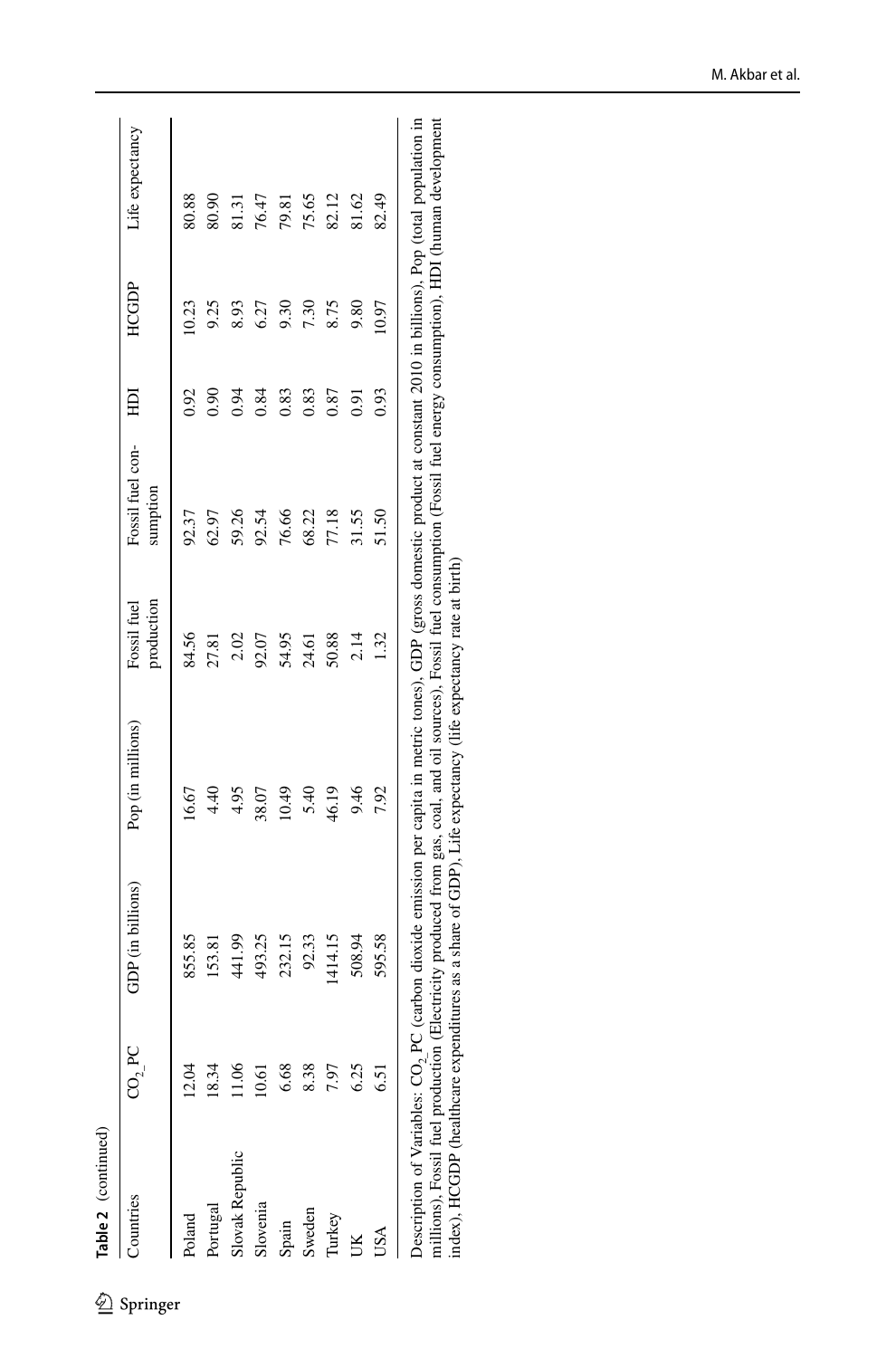|  |  |  |  |  |  | The dynamic association between healthcare spending, $CO_2$ |  |  |  |  |
|--|--|--|--|--|--|-------------------------------------------------------------|--|--|--|--|
|--|--|--|--|--|--|-------------------------------------------------------------|--|--|--|--|

<span id="page-10-1"></span><span id="page-10-0"></span>

| Table 3 Descriptive statistics                            | Variable       |    | Obs            | Mean                | Std.        | Min.        | Max.        |
|-----------------------------------------------------------|----------------|----|----------------|---------------------|-------------|-------------|-------------|
|                                                           | $HC$ $Exp$     |    | 363            | 8.4713              | 2.2176      | 4.1385      | 17.0734     |
|                                                           | $CO2$ PC       |    | 363            | 10.7667             | 4.4814      | 5.2090      | 27.1931     |
|                                                           | HDI            |    | 363            | 0.8721              | 0.0468      | 0.7020      | 0.9510      |
|                                                           | RD_Exp         |    | 363            | 1.8458              | 1.0175      | 0.3096      | 4.4286      |
|                                                           | POP GR         |    | 363            | 0.0077              | 0.0512      | $-0.0223$   | 0.9689      |
|                                                           |                |    |                |                     |             |             |             |
| Table 4 Correlation matrix                                |                |    | $HC$ $Exp$     | $CO2$ $PC$          | HDI         | RD_Exp      | POP_GR      |
|                                                           | $HC$ $Exp$     |    | 1.0000         |                     |             |             |             |
|                                                           | $CO2$ $PC$     |    | 0.335          | 1.0000              |             |             |             |
|                                                           | HDI            |    | 0.6135         | 0.4707              | 1.0000      |             |             |
|                                                           | RD_Exp         |    | 0.4237         | 0.2726              | 0.6372      | 1.0000      |             |
|                                                           | POP_GR         |    | 0.1507         | 0.2068              | 0.0513      | 0.0696      | 1.0000      |
|                                                           |                |    |                |                     |             |             |             |
| Table 5 Panel VAR's optimal<br>moment and model selection | Lag            | CD | $\overline{J}$ | $J$ <i>p</i> -value | <b>MBIC</b> | <b>MAIC</b> | <b>MQIC</b> |
| criteria                                                  | 1              | 1  | 73.2232        | 0.53652             | $-323.4$    | $-76.777$   | $-176.6$    |
|                                                           | $\overline{2}$ | 1  | 40.616         | 0.82554             | $-223.8$    | $-59.384$   | $-125.93$   |
|                                                           | 3              | 1  | 11.4661        | 0.99037             | $-120.74$   | $-38.534$   | $-71.808$   |
|                                                           |                |    |                |                     |             |             |             |

<span id="page-10-2"></span>frst-to-third-order PVAR sets by using the initial three lags of all the variables. The fndings of Table [5](#page-10-2) report that the frst-order PVAR model is more consistent subject to the criteria developed by (Abrigo and Love [2016;](#page-16-19) Andrews and Lu [2001](#page-16-20)). First-order lag is selected because it presents the lowest values for MBIC, MAIC, and MQIC. Furthermore, Hansen's J-statistics also satisfes the stability condition as the moment condition value is greater than other associated values of the endogenous variable. Hence, these fndings validate that frst-order panel VAR model is more stable using the GMM estimations.

Generally, in a panel VAR setting, modulus values against the eigenvalues are considered as the standardized condition for stability. Further, if the modulus values are<than 1, then it proves the stability of the underlying model (Brüggemann and Lütkepohl [2006;](#page-17-24) Hamilton [1994](#page-17-25)). The stability of panel VAR not only implies the invertible interpretations but also implies the interpretations of infnite order-vector moving averages. The estimations shown in Table [6](#page-11-0) verify the stability conditions as each modulus value in the table is lower than 1. This assessment satisfes the condition of the stability of eigenvalues. Besides, Fig. [1](#page-11-1) also indicates the determination of the eigenvalues chart, the *x*-axis contains the genuine segment and *y*-axis encompasses the components that are complex in nature. Figure [1](#page-11-1) highlights that all the eigenvalues are placed within circle, which satisfes the stability through panel VAR for the selected variables.

Table [7](#page-11-2) presents the coefficients of panel VAR analysis using GMM estimations. Findings show that the response of  $CO<sub>2</sub>$  emissions to healthcare expenditures is positive and significant ( $p$ <0.01). This result implies that a one percent change in  $CO_2$  emissions leads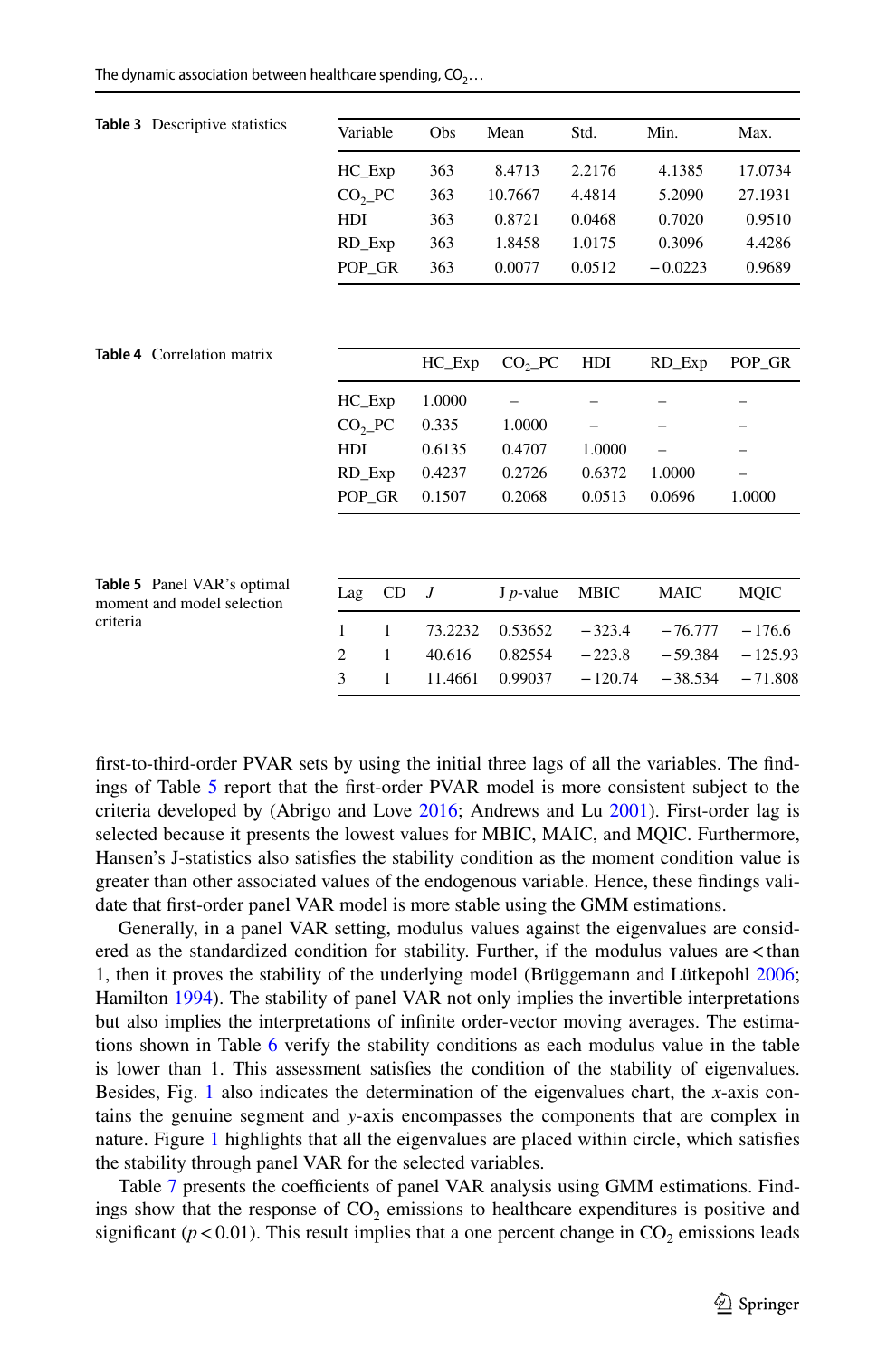<span id="page-11-0"></span>

|           | Table 6 Eigenvalue stability |
|-----------|------------------------------|
| condition |                              |

| Eigenvalue |             |          |
|------------|-------------|----------|
| Real       | Imaginary   | Modulus  |
| 0.979246   | 0.005757    | 0.979263 |
| 0.979246   | $-0.005757$ | 0.979263 |
| 0.027825   | 0           | 0.601553 |
| 0.409545   | 0           | 0.409545 |
| 0.027825   | 0           | 0.027825 |

Remark: all eigenvalues lie under the unit of circle, which confrms the stability of the model

<span id="page-11-1"></span>



<span id="page-11-2"></span>**Table 7** Main results of fve-variable panel VAR model

| Response to         | Response of     |                 |                  |                 |                       |
|---------------------|-----------------|-----------------|------------------|-----------------|-----------------------|
|                     | $HC$ Exp $t-1$  | $CO2$ PC t-1    | $HDI$ t-1        | RD_Exp t-1      | POP GR <sub>t-1</sub> |
| $HC$ $Exp$          | 0.4993151 ***   | $0.1630373**$   | $0.0018576$ ***  | 0.0171814       | $-0.0001464$          |
|                     | (0.0567213)     | (0.0835183)     | (0.0005155)      | (0.0144361)     | (0.0004596)           |
| $CO2$ PC            | $0.0931602$ *** | $0.924843$ ***  | $-0.0014086$ *** | $0.0236927$ *** | $0.0009731$ ***       |
|                     | (0.0335417)     | (0.0372467)     | (0.0002793)      | (0.0069947)     | (0.0002416)           |
| HDI                 | 10.60878 ***    | $-3.310947$     | $0.8831152$ ***  | 0.5329929       | $0.1539039$ ***       |
|                     | (2.345776)      | (3.784141)      | (0.0221913)      | (0.5874779)     | (0.0219144)           |
| RD_Exp              | $-0.2438559$    | $0.9183683$ *** | $-0.0004437$     | $0.6967315$ *** | $-0.0157055***$       |
|                     | (0.158234)      | (0.3140483)     | (0.0019719)      | (0.0488228)     | (0.0017218)           |
| POP GR              | 3.992315        | $-3.889709$     | $-0.0231553$     | 0.6300317       | $-0.0065893$          |
|                     | (7.298858)      | (7.709756)      | (0.0430954)      | (1.001937)      | (0.0089438)           |
| <b>Observations</b> | 297             | 297             | 297              | 297             | 297                   |
| No. of Id           | 33              | 33              | 33               | 33              | 33                    |

Standard error is in parentheses, \*\*\*  $p < 0.01$ , \*\*  $p < 0.05$ , \*  $p < 0.1$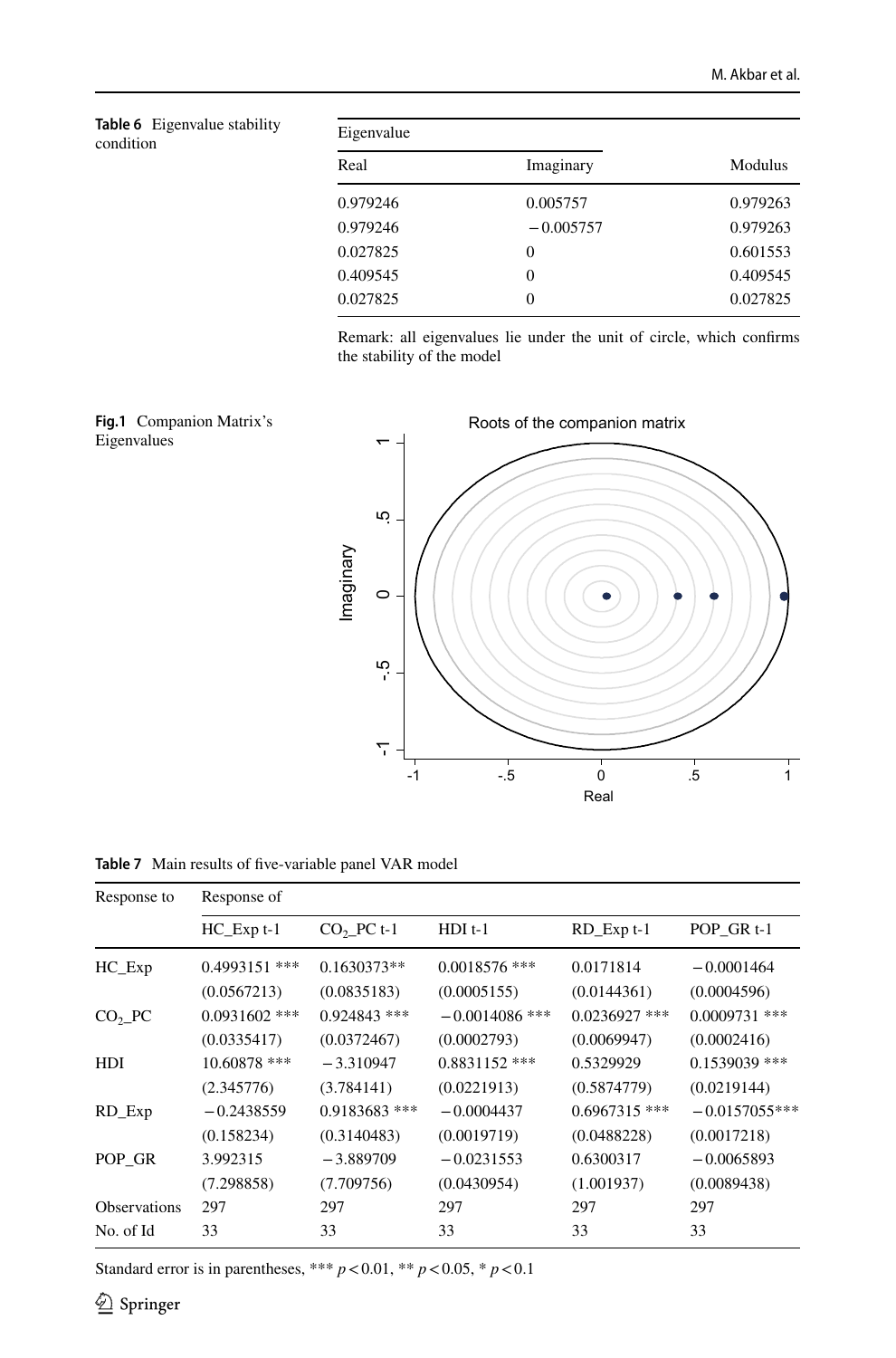to a 0.0932% increase in healthcare expenditures. The results are in line with Chaabouni and Saidi [\(2017](#page-17-0)) and Apergis et al. ([2018\)](#page-16-2), who contend that an increase in environmental degradation  $(CO<sub>2</sub>$  emissions) causes an increase in health expenditures. Interestingly, our study also confirms the positive response of health expenditures to  $CO<sub>2</sub>$  emissions  $(p<0.05)$  suggesting that healthcare activities may also amplify the pollutant emissions due to an escalated use of energy. Therefore, these two outcomes prove the bidirectional association between  $CO<sub>2</sub>$  emissions and healthcare expenditures. Likewise, the results also prove a two-way positive nexus between healthcare expenditures and HDI ( $p < 0.01$ ). These fndings are consistent with the earlier studies of Qureshi [\(2009](#page-18-1)) and Alin and Marieta ([2011\)](#page-16-9) and support the notion that both healthcare expenditures and HDI are interdependent and thus reinforce each other.

In contrast, our results indicate a negative impact of  $CO<sub>2</sub>$  emissions on HDI ( $p < 0.01$ ) with a coefficient  $(-0.0014)$ . As we know, life expectancy is a significant indicator of the composition of HDI. Hence, these results support the evidence that  $CO<sub>2</sub>$  emissions escalate the particulate matter and surface ozone, which leads to an increase in death rates (decrease life expectancy) and hospitalization (Jacobson [2008\)](#page-17-6). Consequently, this increased mortality rate adversely impact human development index, though Table [7](#page-11-2) shows that HDI does not significantly affect  $CO<sub>2</sub>$  emissions. Based on these two outcomes, we confirm a unidirectional association between  $CO<sub>2</sub>$  emissions and HDI. Up till now, we discuss the results of the main variable  $(HC_{Exp}, CO_{2}PC, and HDI)$  of the study. Concerning the control variables, we observe that the response of R&D expenditures to  $CO<sub>2</sub>$  emissions is significant and positive in the estimated model. This result could be attributed to the fact that an increase in industrial research and development activities can contribute to an increase in carbon emissions. However, fndings of the population growth rate (POP\_GR) refect an insignifcant association with all other variables of the model.

To check the robustness of the results reported in Table [7](#page-11-2), we conduct the multivariate Granger causality estimations. The fndings of the Granger causality test are presented in Table [8](#page-13-0), which reveals similar results as reported in Table [7](#page-11-2). To further elaborate the results in Table [8](#page-13-0), we provide Fig. [2](#page-13-1) which demonstrates the form of causality (unidirectional or bidirectional) among three main variables namely  $CO<sub>2</sub>$  emissions, healthcare expenditures, and HDI.

Besides, we also run forecast error variance decomposition (FEVD) based on 2000 Monte Carlo simulations and impulse response function (IRF) introduced by Abrigo and Love [\(2016](#page-16-19)). The estimations of FEVD analysis are reported in Table [9.](#page-14-0) We observe that as much as 5% and 9% variation in healthcare spending are explained by  $CO<sub>2</sub>$  emissions and HDI, respectively (10 periods ahead). This outcome confirms that  $CO<sub>2</sub>$  emissions and HDI are reasonable predictors of healthcare spending in the OECD countries. The results also reveal that the ratio of variation in  $CO<sub>2</sub>$  emissions explained by healthcare expenditures will decrease from 6 to 2% as we move from 5 to 10 periods ahead. Furthermore, as much as 5% future variation in HDI is explained by healthcare expenditures, but 38% of the variation is explained by  $CO_2$  emissions. Besides, 9%, 1%, and 21% future change in research and development expenditures is explained by the healthcare expenditures, HDI, and  $CO<sub>2</sub>$ emissions, respectively.

The results of the IRF are presented in Fig. [3.](#page-14-1) IRF depicts that when a single standard deviation is added in one variable, the IRF estimations generate an interesting efect in the other variables. In Fig. [3](#page-14-1), plots depict that  $CO<sub>2</sub>$  emissions' response to shocks in healthcare is positive, while the impact of healthcare expenditures shock on  $CO<sub>2</sub>$  emissions is decreasing over time. In contrast, plots highlight that the response magnitude of HDI on healthcare expenditure and  $CO<sub>2</sub>$  emissions is positive over time. The IRF graph also demonstrates that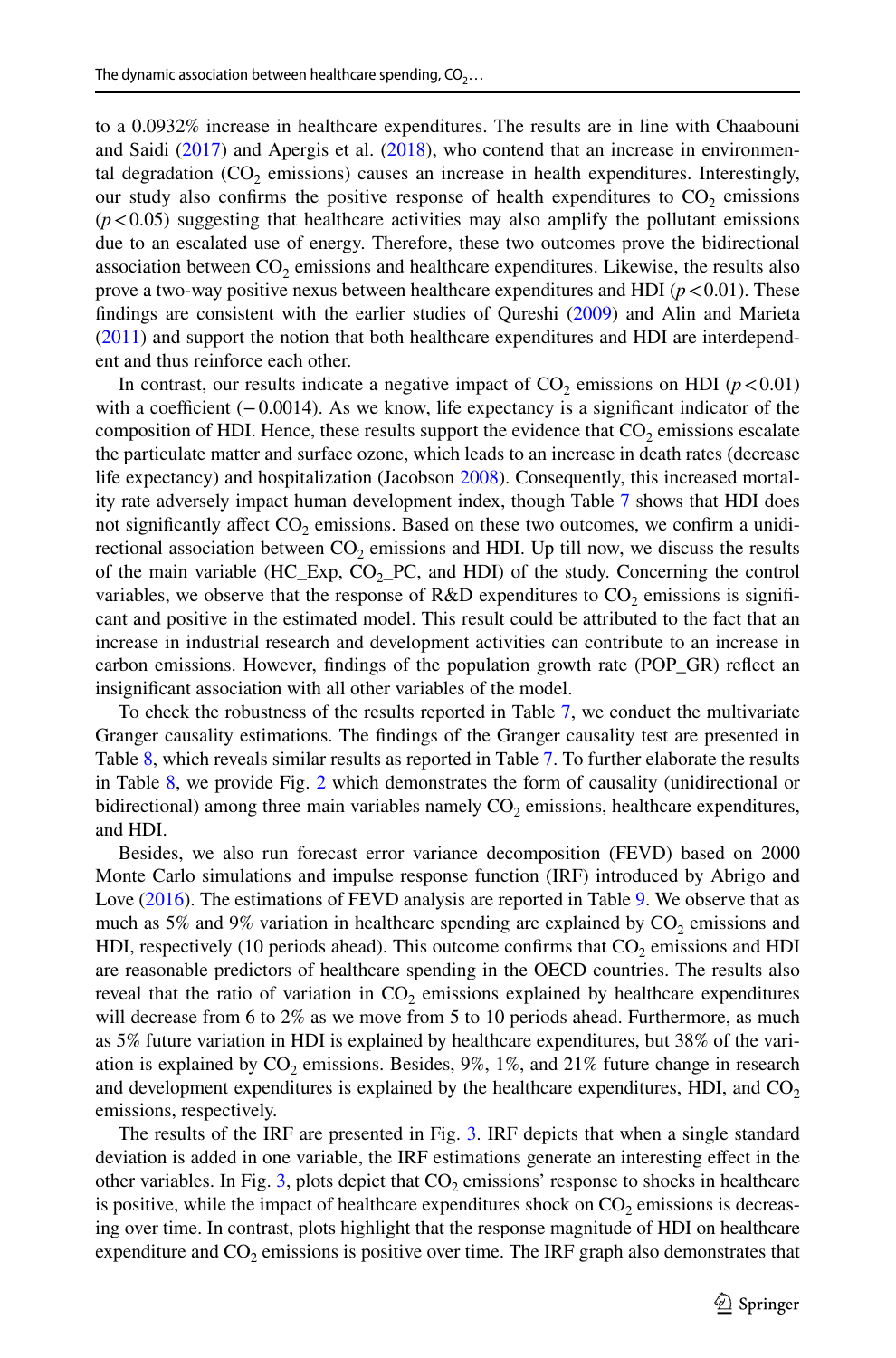<span id="page-13-0"></span>

| Table 8 Multivariate Granger<br>causality test |                                      |            | chi <sub>2</sub> | Df             | $P$ -Value |
|------------------------------------------------|--------------------------------------|------------|------------------|----------------|------------|
|                                                | $HC$ <sub><math>-</math></sub> $Exp$ | HDI        | 20.453           | 1              | 0.000      |
|                                                |                                      | $CO2$ PC   | 7.714            | 1              | 0.005      |
|                                                |                                      | RD_Exp     | 2.375            | 1              | 0.123      |
|                                                |                                      | POP_GR     | 0.299            | $\mathbf{1}$   | 0.584      |
|                                                |                                      | ALL        | 25.476           | $\overline{4}$ | 0.000      |
|                                                | CO <sub>2</sub> PC                   | $HC$ $Exp$ | 3.811            | 1              | 0.051      |
|                                                |                                      | HDI        | 0.766            | $\mathbf{1}$   | 0.382      |
|                                                |                                      | RD_Exp     | 8.551            | 1              | 0.003      |
|                                                |                                      | POP_GR     | 0.255            | 1              | 0.614      |
|                                                |                                      | ALL        | 24.136           | $\overline{4}$ | 0.000      |
|                                                | <b>HDI</b>                           | $HC$ $Exp$ | 12.985           | 1              | 0.000      |
|                                                |                                      | $CO2$ PC   | 25.426           | $\mathbf{1}$   | 0.000      |
|                                                |                                      | RD_Exp     | 0.051            | 1              | 0.822      |
|                                                |                                      | POP_GR     | 0.289            | 1              | 0.591      |
|                                                |                                      | ALL        | 225.311          | $\overline{4}$ | 0.000      |
|                                                | $RD$ _ $Exp$                         | $HC$ $Exp$ | 1.416            | 1              | 0.234      |
|                                                |                                      | HDI        | 0.823            | 1              | 0.364      |
|                                                |                                      | $CO2$ PC   | 11.473           | 1              | 0.001      |
|                                                |                                      | POP_GR     | 0.395            | 1              | 0.529      |
|                                                |                                      | ALL        | 32.255           | $\overline{4}$ | 0.000      |



<span id="page-13-1"></span>**Fig. [2](#page-13-1)** Causality nexus between healthcare-  $CO_2$ - HDI. *Note* In Fig. 2  $\leftrightarrow$  represents the bidirectional causal relation while  $\rightarrow$  shows the unidirectional causality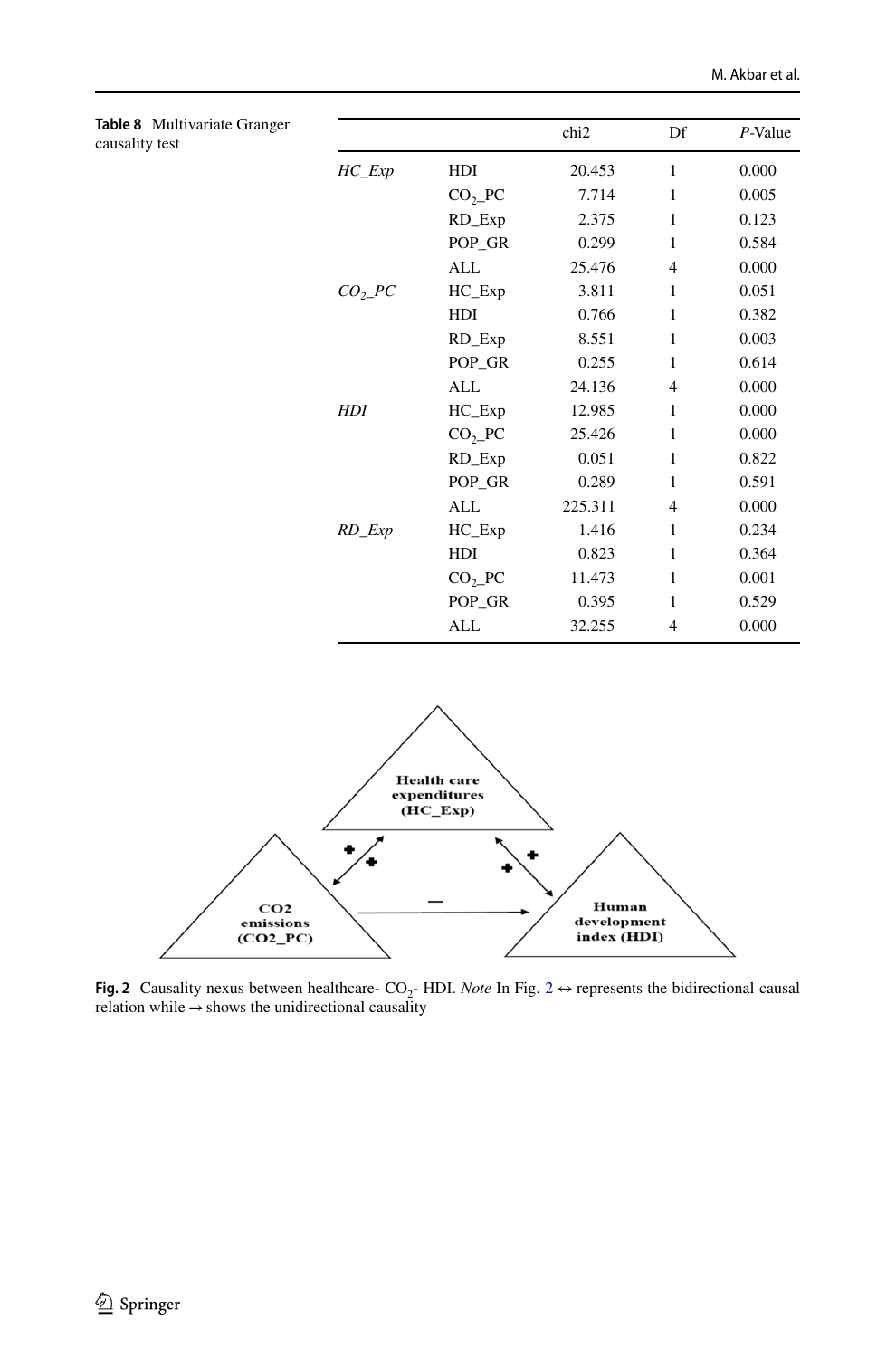| Response variable |               |        |          | Impulse variable |        |        |
|-------------------|---------------|--------|----------|------------------|--------|--------|
|                   | Periods-ahead | HC Exp | $CO2$ PC | HDI              | RD Exp | POP GR |
| $HC$ $Exp$        | 5             | 0.8917 | 0.0457   | 0.0548           | 0.0068 | 0.0010 |
|                   | 10            | 0.8392 | 0.0539   | 0.0994           | 0.0066 | 0.0010 |
| $CO2$ PC          | 5             | 0.0622 | 0.8537   | 0.0008           | 0.0830 | 0.0003 |
|                   | 10            | 0.0299 | 0.8252   | 0.0014           | 0.1433 | 0.0001 |
| <b>HDI</b>        | 5             | 0.0522 | 0.1422   | 0.7936           | 0.0119 | 0.0001 |
|                   | 10            | 0.0291 | 0.3898   | 0.5096           | 0.0714 | 0.0001 |
| RD_Exp            | 5             | 0.0875 | 0.0725   | 0.0046           | 0.8350 | 0.0004 |
|                   | 10            | 0.0686 | 0.2108   | 0.0130           | 0.7073 | 0.0003 |
| POP GR            | 5             | 0.0694 | 0.0248   | 0.0508           | 0.1833 | 0.6717 |
|                   | 10            | 0.0649 | 0.0610   | 0.0582           | 0.1899 | 0.6260 |

<span id="page-14-0"></span>**Table 9** Forecast error variance decomposition

In Table [9](#page-14-0) estimations are based on 2000 Monte Carlo simulations, and only reports 5th and 10th period for brevity



impulse : response

<span id="page-14-1"></span>**Fig. 3** Results of impulse response function (IRF)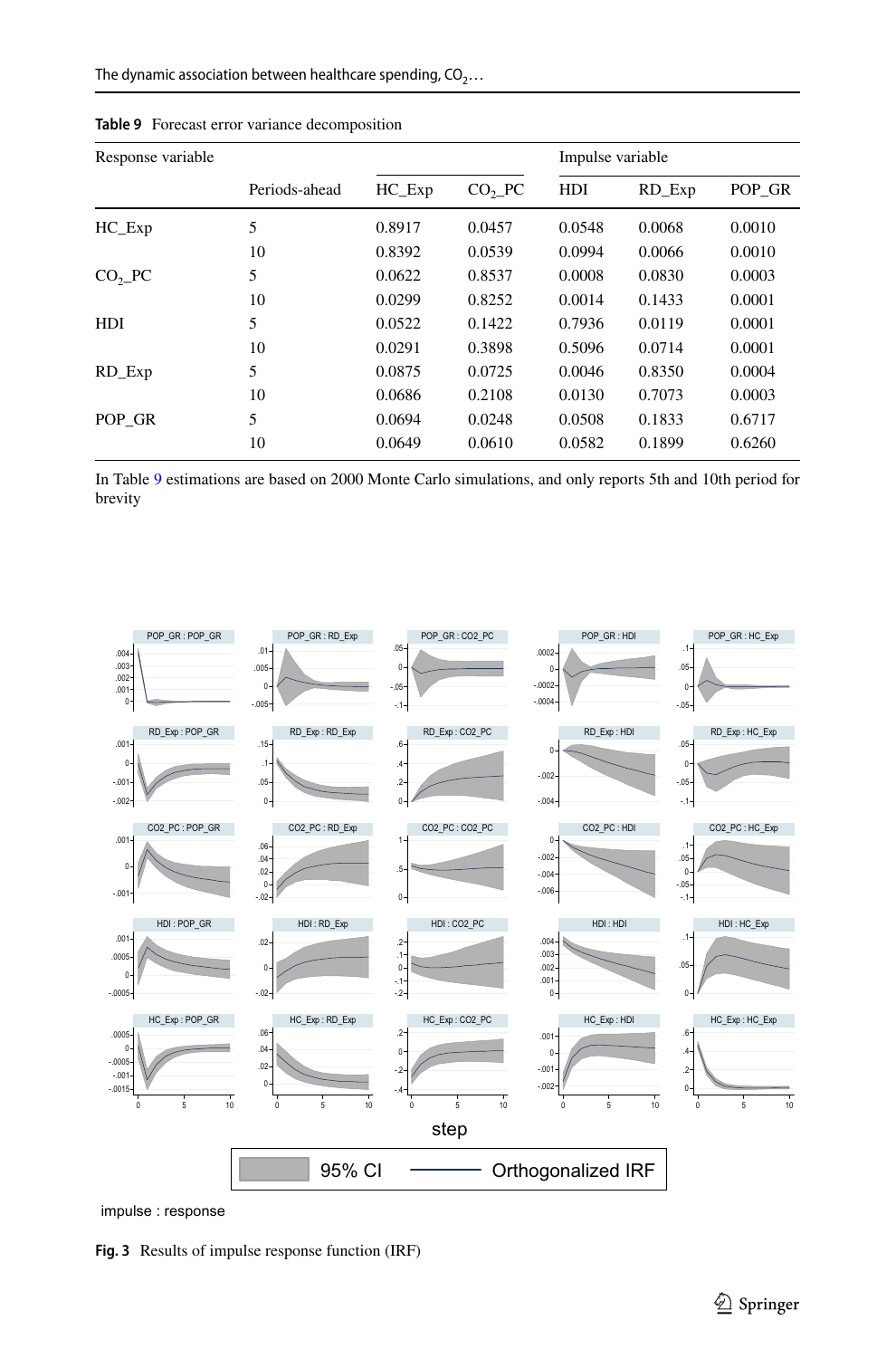the response propensity of healthcare expenditures on  $CO<sub>2</sub>$  emissions and HDI approximately becomes fat after the 5th period.

#### **4 Conclusions and policy implications**

The present research aims to explore the relationship between healthcare spending,  $CO<sub>2</sub>$ emissions, and HDI. We employ a strongly balanced panel of 33 OECD countries which consists of 363 country-year observations and cover a time span of 2006–2016. A newly developed econometric technique, PVAR via GMM technique, is employed for econometric analysis. The results of optimal moment and model selection criteria validate frst-order panel VAR for our empirical models. Findings of PVAR reveal that all three main variables namely healthcare expenditures,  $CO<sub>2</sub>$  emissions, and HDI have a causal relationship. More specifcally, we fnd a bidirectional causality between healthcare expenditures and  $CO<sub>2</sub>$  emissions which suggest that  $CO<sub>2</sub>$  emissions significantly escalate healthcare expenditures for OECD economies. Similarly, extensive healthcare spending also contributes to  $CO<sub>2</sub>$  emissions due to the higher use of energy. Moreover, healthcare expenditures and HDI also show a positive bidirectional relationship as these two variables reinforce each other, though a negative unidirectional causality between  $CO<sub>2</sub>$  emissions and HDI supports the notion that  $CO<sub>2</sub>$  emissions significantly harm the human development endeavors of sample OECD countries. Concerning control variables namely research and development expenditures (RD\_EXP) and population growth rate (POP\_GR), R&D expenditures have a positive influence on  $CO_2$  emissions ( $p < 0.01$ ). These results are consistent with Fernández et al. ([2018\)](#page-17-26), as countries are still using highly pollutant energy resources and technologies to fuel higher economic growth. The implications of this research implore the concerned administrators in respective countries to undertake measures and devise policies to lower the  $CO<sub>2</sub>$  emissions of their respective countries in line with the sustainable development goals established by the United Nations. Consequently, these countries will not only be able to lower their healthcare burden but it will also lead to improved quality of living of their citizens as refected by the HDI. Furthermore, it is also imperative to introduce cleaner technologies in the manufacturing processes to lower pollutant emissions to ensure a healthy environment for the people. Besides, it is equally essential for these OECD economies to drastically cut the use of carbon sources of energy and increase the share of renewable sources in their energy mix to preserve the ecosystem and enhance the quality of life of the masses.

This research also has some limitations which are worth noting: frst, owing to the diffculty of collecting the data on the proposed variables for longer periods, the study only covers 11-year time span. Second, we do not segregate healthcare expenditures into public and private sector health expenses. Third, though  $CO<sub>2</sub>$  emissions are a major contributor to pollution emissions, yet it is useful to observe the adverse impact of other GHG emissions such as methane,  $SO_2$ , and nitrous oxide on human health and resulting health expenditures. Hence, these are the open research questions for researchers for further exploration.

**Acknowledgement** We acknowledge the thoughtful comments of 2 anonymous reviewers on the earlier version of this article.

**Funding** This research received no external funding.

**Availability of data and material** Data is available upon request.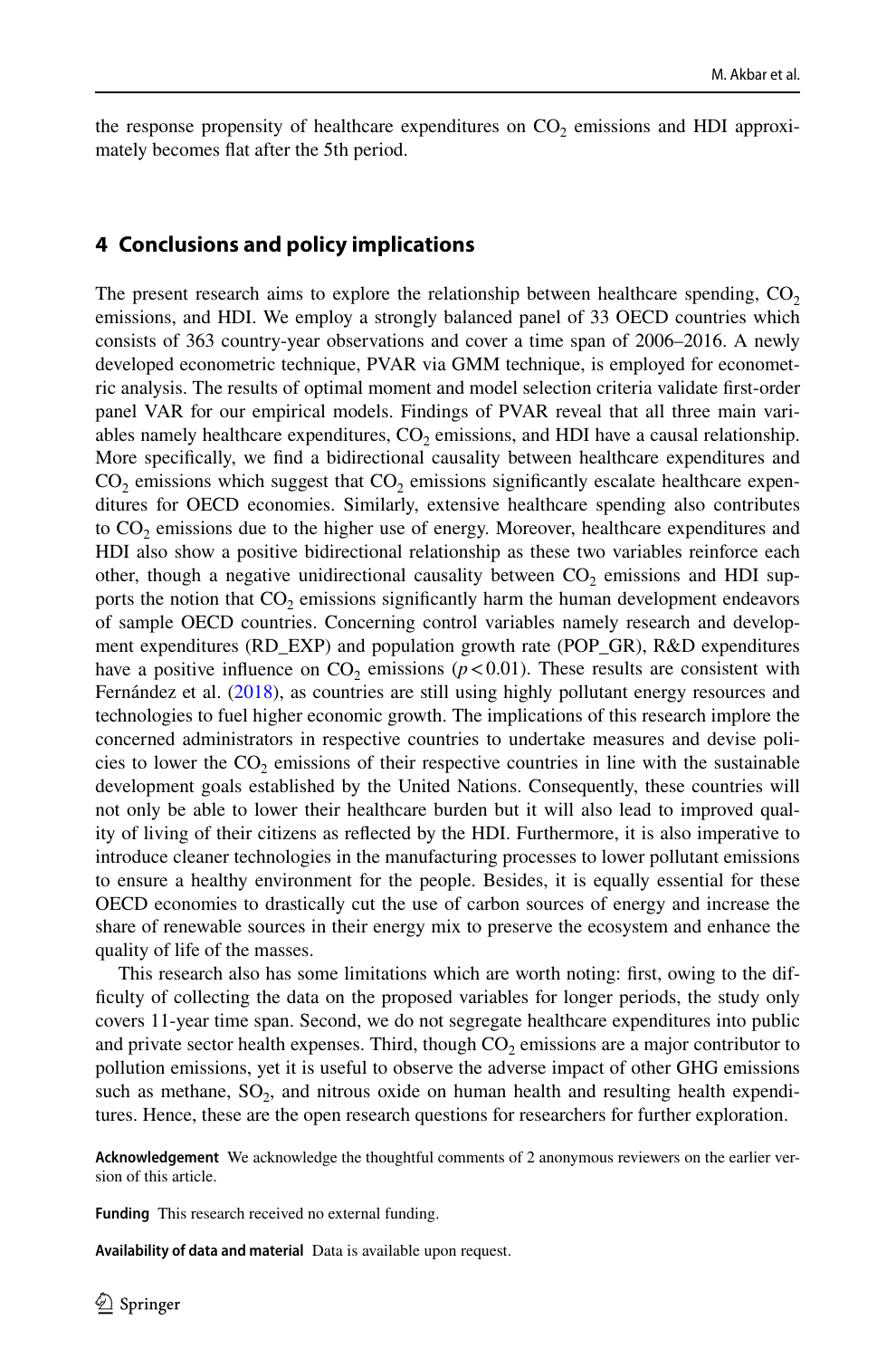**Code availability** Analysis fles and codes are available upon reques.

#### **Compliance with ethical standards**

**Confict of interest** The authors declare no confict of interest.

### **References**

- <span id="page-16-4"></span>Abdullah, H., Azam, M., & Zakariya, S. K. (2016). The impact of environmental quality on public health expenditure in Malaysia. *Asia Pacifc journal of Advanced business and social studies, 2*(2), 365–379.
- <span id="page-16-19"></span>Abrigo, M. R., & Love, I. (2016). Estimation of panel vector autoregression in Stata. *The Stata Journal, 16*(3), 778–804.
- <span id="page-16-1"></span>Ahmed, Z., Wang, Z., & Ali, S. (2019). Investigating the non-linear relationship between urbanization and CO 2 emissions: An empirical analysis. *Air Quality, Atmosphere & Health, 12*(8), 945–953.
- <span id="page-16-9"></span>Alin, O., & Marieta, M. D. (2011). Correlation analysis between the health system and human development level within the European Union. *International Journal of Trade, Economics and Finance, 2*(2), 99.
- <span id="page-16-3"></span>Allen, J. G., MacNaughton, P., Satish, U., Santanam, S., Vallarino, J., & Spengler, J. D. (2016). Associations of cognitive function scores with carbon dioxide, ventilation, and volatile organic compound exposures in office workers: a controlled exposure study of green and conventional office environments. *Environmental health perspectives, 124*(6), 805–812.
- <span id="page-16-20"></span>Andrews, D. W., & Lu, B. (2001). Consistent model and moment selection procedures for GMM estimation with application to dynamic panel data models. *Journal of econometrics, 101*(1), 123–164.
- <span id="page-16-14"></span>Apergis, N., Gupta, R., Lau, C. K. M., & Mukherjee, Z. (2016). An analysis of the relationship between US state level carbon dioxide emissions and health care expenditure. University of Pretoria Department of Economics Working Paper Series, pp 1–31.
- <span id="page-16-2"></span>Apergis, N., Gupta, R., Lau, C. K. M., & Mukherjee, Z. (2018). US state-level carbon dioxide emissions: Does it afect health care expenditure? *Renewable and Sustainable Energy Reviews, 91,* 521–530.
- <span id="page-16-16"></span>Arellano, M., & Bond, S. (1991). Some tests of specifcation for panel data: Monte Carlo evidence and an application to employment equations. *The review of economic studies, 58*(2), 277–297.
- <span id="page-16-17"></span>Arellano, M., & Bover, O. (1995). Another look at the instrumental variable estimation of error-components models. *Journal of econometrics, 68*(1), 29–51.
- <span id="page-16-13"></span>Asongu, S. A. (2018). CO 2 emission thresholds for inclusive human development in sub-Saharan Africa. *Environmental Science and Pollution Research, 25*(26), 26005–26019.
- <span id="page-16-11"></span>Asongu, S. A., Le Roux, S., & Biekpe, N. (2017). Environmental degradation, ICT and inclusive development in Sub-Saharan Africa. *Energy Policy, 111,* 353–361.
- <span id="page-16-10"></span>Asongu, S. A., & Odhiambo, N. M. (2019). Environmental degradation and inclusive human development in sub-Saharan Africa. *Sustainable Development, 27*(1), 25–34.
- <span id="page-16-5"></span>Assadzadeh, A., Bastan, F., & Shahverdi, A. (2014). The impact of environmental quality and pollution on health expenditures: A case study of petroleum exporting countries. Paper presented at the Proceedings of 29th International Business Research Conference.
- <span id="page-16-18"></span>Asteriou, D., & Hall, S. G. (2015). Applied econometrics: Macmillan International Higher Education, London.
- <span id="page-16-6"></span>Badulescu, D., Simut, R., Badulescu, A., & Badulescu, A.-V. (2019). The Relative Efects of Economic Growth, Environmental Pollution and Non-Communicable Diseases on Health Expenditures in European Union Countries. *International journal of environmental research and public health, 16*(24), 5115.
- <span id="page-16-8"></span>Baldacci, E., Guin-Siu, M. T., & Mello, L. D. (2003). More on the efectiveness of public spending on health care and education: a covariance structure model. *Journal of International Development: The Journal of the Development Studies Association, 15*(6), 709–725.
- <span id="page-16-0"></span>Baltagi, B. H., & Moscone, F. (2010). Health care expenditure and income in the OECD reconsidered: Evidence from panel data. *Economic modelling, 27*(4), 804–811.
- <span id="page-16-15"></span>Beatty, T. K., & Shimshack, J. P. (2014). Air pollution and children's respiratory health: A cohort analysis. *Journal of Environmental Economics and Management, 67*(1), 39–57.
- <span id="page-16-12"></span>Bedir, S., & Yilmaz, V. M. (2016). CO 2 emissions and human development in OECD countries: Granger causality analysis with a panel data approach. *Eurasian Economic Review, 6*(1), 97–110.
- <span id="page-16-7"></span>Bhowmik, D. (2020). Determinants of india's health expenditure: an econometric analysis. *International Journal on Recent Trends in Business and Tourism, 4*(1), 13–23.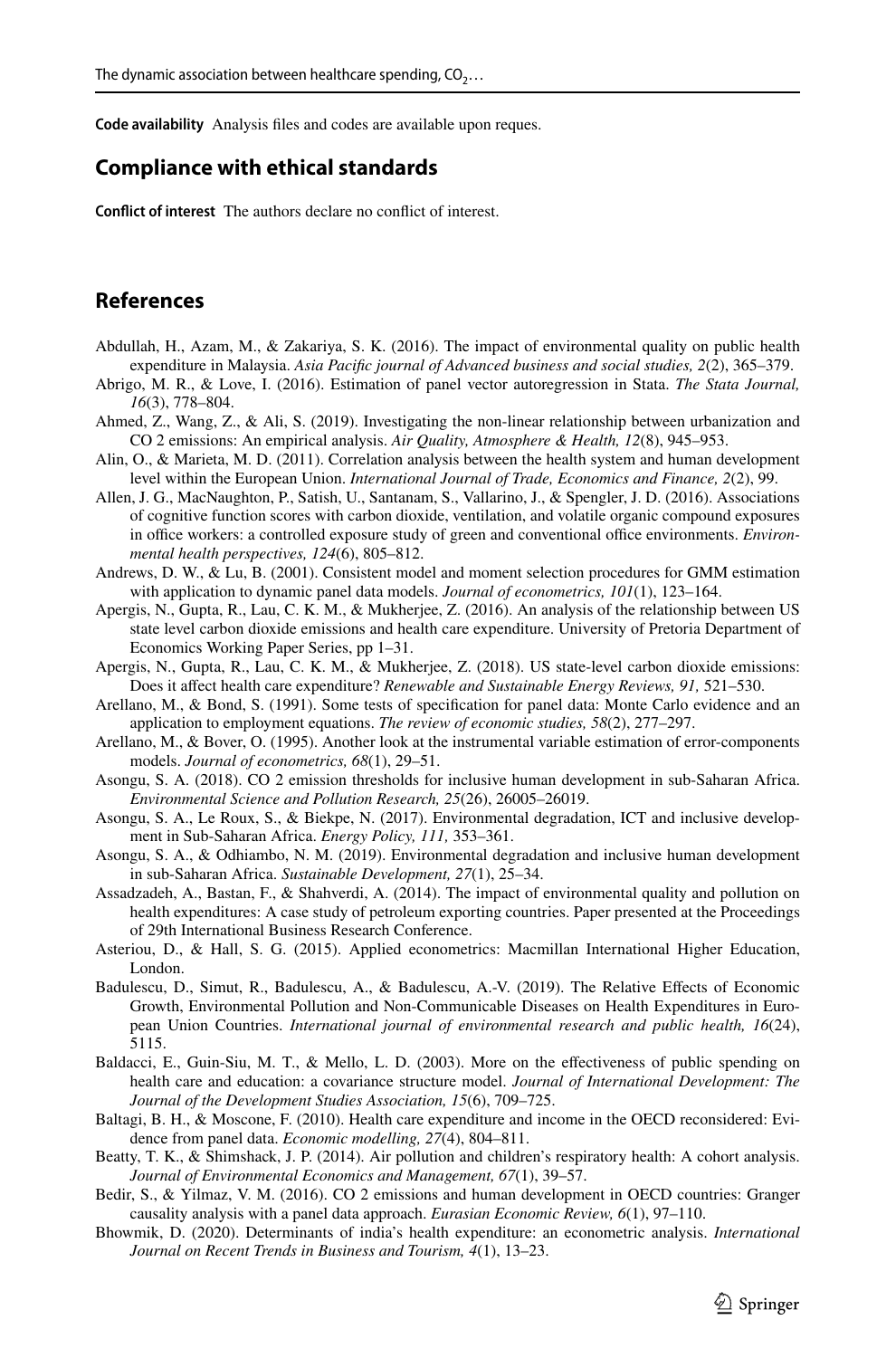- <span id="page-17-7"></span>Boachie, M. K., Mensah, I. O., Sobiesuo, P., Immurana, M., Iddrisu, A.-A., & Kyei-Brobbey, I. (2014). Determinants of public health expenditure in Ghana: a cointegration analysis. *J Behav Econ Finance Entrep Account Transp, 2*(2), 35–40.
- <span id="page-17-11"></span>Boogaard, H., van Erp, A. M., Walker, K. D., & Shaikh, R. (2017). Accountability studies on air pollution and health: the HEI experience. *Current environmental health reports, 4*(4), 514–522.
- <span id="page-17-15"></span>Bouchoucha, N. (2020). The Efect of Environmental Degradation on Health Status: Do Institutions Matter? *Journal of the Knowledge Economy*, pp. 1–17.
- <span id="page-17-24"></span>Brüggemann, R., & Lütkepohl, H. (2006). A small monetary system for the euro area based on German data. *Journal of Applied Econometrics, 21*(6), 683–702.
- <span id="page-17-21"></span>Canova, F., & Ciccarelli, M. (2013). Panel vector autoregression: a survey: Working Paper.
- <span id="page-17-13"></span>Chaabouni, S., & Abednnadher, C. (2014). The determinants of health expenditures in Tunisia: An ARDL bounds testing approach. *International Journal of Information Systems in the Service Sector (IJISSS), 6*(4), 60–72.
- <span id="page-17-0"></span>Chaabouni, S., & Saidi, K. (2017). The dynamic links between carbon dioxide  $(CO<sub>2</sub>)$  emissions, health spending and GDP growth: A case study for 51 countries. *Environmental research, 158,* 137–144.
- <span id="page-17-17"></span>Chaabouni, S., Zghidi, N., & Mbarek, M. B. (2016). On the causal dynamics between  $CO_2$  emissions, health expenditures and economic growth. *Sustainable cities and society, 22,* 184–191.
- <span id="page-17-10"></span>Craigwell, R., Bynoe, D., & Lowe, S. (2012). The efectiveness of government expenditure on education and health care in the Caribbean. *International Journal of Development Issues, 11*(1), 4–18.
- <span id="page-17-3"></span>Doryan, E. (2001). Poverty, human development, and public expenditure: Developing actions for government and civil society. Equity Health, pp. 1–156.
- <span id="page-17-22"></span>Dufour, G. (2012). World energy use in 2011: Slowdown in global energy demand.
- <span id="page-17-1"></span>Fadilah, A., Ananda, C. F., & Kaluge, D. (2018). A Panel Approach: How Does Government Expenditure Infuence Human Development Index? *Jurnal Ekonomi dan Studi Pembangunan, 10*(2), 130–139.
- <span id="page-17-9"></span>Fattah, S., & Muji, A. (2012). Local government expenditure allocation toward human development index at jeneponto regency, South Sulawesi, Indonesia. *Journal Of Humanities And Social Science (JHSS), 5*(6), 40–50.
- <span id="page-17-26"></span>Fernández, Y. F., López, M. F., & Blanco, B. O. (2018). Innovation for sustainability: the impact of R&D spending on CO<sub>2</sub> emissions. *Journal of cleaner production,* 172, 3459–3467.
- <span id="page-17-18"></span>Ghorashi, N., & Rad, A. A. (2017). CO<sub>2</sub> emissions, health expenditures and economic growth in iran: application of dynamic simultaneous equation models. *Growth, 6*(2), 109–116.
- <span id="page-17-25"></span>Hamilton, J. D. (1994). Time series analysis: Princeton New Jersey.
- <span id="page-17-14"></span>He, Z., Xu, S., Shen, W., Long, R., & Chen, H. (2017). Impact of urbanization on energy related CO2 emission at diferent development levels: regional diference in China based on panel estimation. *Journal of cleaner production, 140,* 1719–1730.
- <span id="page-17-8"></span>Iskandar, I. (2017). Efect of human development index fund on economic growth through a special autonomy. *Jurnal Ekonomi Pembangunan: Kajian Masalah Ekonomi dan Pembangunan, 18*(1), 40–49.
- <span id="page-17-6"></span>Jacobson, M. Z. (2008). On the causal link between carbon dioxide and air pollution mortality. Geophysical Research Letters, 35(3).
- Janke, K., Propper, C., & Henderson, J. (2009). Do current levels of air pollution kill? The impact of air pollution on population mortality in England. *Health economics, 18*(9), 1031–1055.
- <span id="page-17-4"></span>Javaid, A., Akbar, A., & Nawaz, S. (2018). A review on human development index. *Pakistan Journal of Humanities and Social Sciences, 6,* 357–369.
- <span id="page-17-20"></span>Jouida, S. (2018). Diversifcation, capital structure and proftability: A panel VAR approach. *Research in International Business and Finance, 45,* 243–256.
- <span id="page-17-16"></span>Khoshnevis Yazdi, S., & Khanalizadeh, B. (2017). Air pollution, economic growth and health care expenditure. *Economic research-Ekonomska istraživanja, 30*(1), 1181–1190.
- <span id="page-17-2"></span>Kurt, S. (2015). Government health expenditures and economic growth: a Feder-Ram approach for the case of Turkey. *International Journal of Economics and Financial Issues, 5*(2), 441–447.
- <span id="page-17-19"></span>Lin, W. L., Law, S. H., Ho, J. A., & Sambasivan, M. (2019). The causality direction of the corporate social responsibility–Corporate fnancial performance Nexus: Application of Panel Vector Autoregression approach. *The North American Journal of Economics and Finance, 48,* 401–418.
- <span id="page-17-23"></span>Linden, M., & Ray, D. (2017). Life expectancy efects of public and private health expenditures in OECD countries 1970–2012: Panel time series approach. *Economic Analysis and Policy, 56,* 101–113.
- <span id="page-17-5"></span>Mead, R. W., & Brajer, V. (2005). Protecting China's children: valuing the health impacts of reduced air pollution in Chinese cities. *Environment and Development Economics, 10*(6), 745–768.
- <span id="page-17-12"></span>Mohmmed, A., Li, Z., Arowolo, A. O., Su, H., Deng, X., Najmuddin, O., & Zhang, Y. (2019). Driving factors of  $CO<sub>2</sub>$  emissions and nexus with economic growth, development and human health in the Top Ten emitting countries. *Resources, Conservation and Recycling, 148,* 157–169.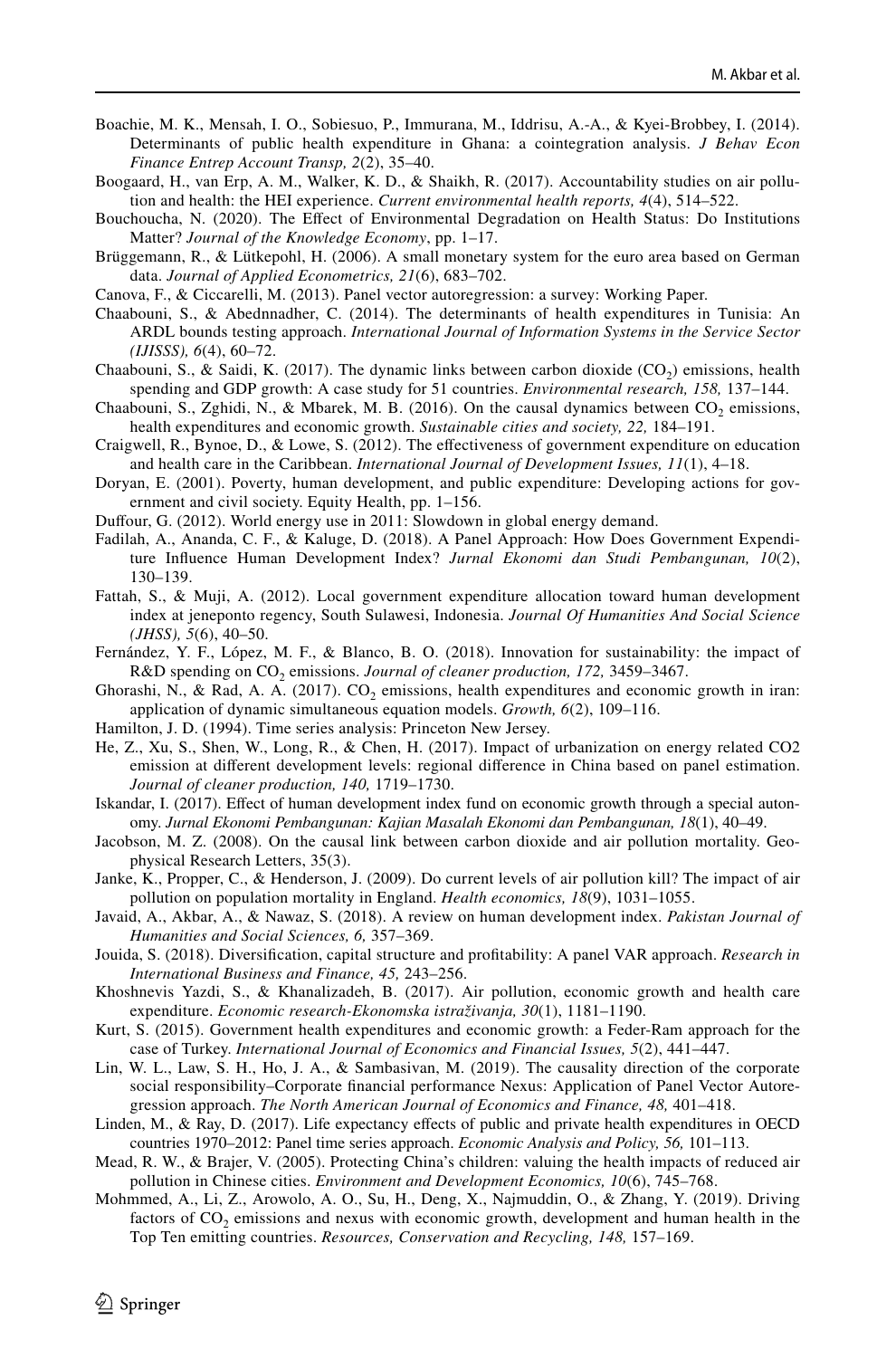- <span id="page-18-7"></span>Narayan, P. K., & Narayan, S. (2008). Does environmental quality infuence health expenditures? Empirical evidence from a panel of selected OECD countries. *Ecological economics, 65*(2), 367–374.
- <span id="page-18-18"></span>Nickell, S. (1981). Biases in dynamic models with fxed efects. *Econometrica: Journal of the econometric society*, pp. 1417–1426.
- <span id="page-18-2"></span>Oni, L. B. (2014). Analysis of the growth impact of health expenditure in Nigeria. *IOSR Journal of Economics and Finance, 3*(1), 77–84.
- <span id="page-18-4"></span>Pang, L. (2015). Openness to Trade, Urbanization and carbon emission based on model ARDL in Jiangsu. *China Population, Resources and Environment, 25,* 430–434.
- <span id="page-18-0"></span>Prasetyo, A. D., & Zuhdi, U. (2013). The government expenditure efficiency towards the human development. *Procedia Economics and Finance, 5,* 615–622.
- <span id="page-18-1"></span>Qureshi, M. A. (2009). Human development, public expenditure and economic growth: a system dynamics approach. *International Journal of Social Economics, 36*(1/2), 93–104.
- <span id="page-18-15"></span>Qureshi, M. I., Khan, N. U., Rasli, A. M., & Zaman, K. (2015). The battle of health with environmental evils of Asian countries: promises to keep. *Environmental Science and Pollution Research, 22*(15), 11708–11715.
- <span id="page-18-11"></span>Rajkumar, A. S., & Swaroop, V. (2008). Public spending and outcomes: Does governance matter? *Journal of development economics, 86*(1), 96–111.
- <span id="page-18-10"></span>Razmi, M. J., Abbasian, E., & Mohammadi, S. (2012). Investigating the effect of government health expenditure on HDI in Iran: KMRP.
- <span id="page-18-12"></span>Rich, D. Q. (2017). Accountability studies of air pollution and health efects: lessons learned and recommendations for future natural experiment opportunities. *Environment international, 100,* 62–78.
- <span id="page-18-20"></span>Saidi, K., & Omri, A. (2020). Reducing CO2 emissions in OECD countries: Do renewable and nuclear energy matter? *Progress in Nuclear Energy, 126,* 103425.
- <span id="page-18-19"></span>Sasana, H., Kusuma, P., & Setyaningsih, Y. (2019). The Impact of  $CO<sub>2</sub>$  Gas Emissions on Government Expenditure of Health Sector in Indonesia. Paper presented at the E3S Web of Conferences 125: 1–4.
- <span id="page-18-13"></span>Shah, S. (2016). Determinants of human development index: A cross-country empirical analysis. Munich Personal Repec Archive, pp. 1–5.
- <span id="page-18-8"></span>Suescún, R. (2007). The role of fscal policy in human development and growth. LAC Regional, pp. 1–53.

<span id="page-18-9"></span>Tait, P. W., McMichael, A. J., & Hanna, E. G. (2014). Determinants of health: the contribution of the natural environment. *Australian and New Zealand journal of public health, 38*(2), 104–107.

- <span id="page-18-14"></span>Ullah, I., Ali, S., Shah, M. H., Yasim, F., Rehman, A., & Al-Ghazali, B. M. (2019). Linkages between Trade, CO<sub>2</sub> Emissions and Healthcare Spending in China. *International journal of environmental research and public health, 16*(21), 4298.
- <span id="page-18-3"></span>Wang, K.-M. (2011). Health care expenditure and economic growth: Quantile panel-type analysis. *Economic Modelling, 28*(4), 1536–1549.
- <span id="page-18-16"></span>Wang, Z., Asghar, M. M., Zaidi, S. A. H., & Wang, B. (2019). Dynamic linkages among CO 2 emissions, health expenditures, and economic growth: empirical evidence from Pakistan. *Environmental Science and Pollution Research, 26*(15), 15285–15299.
- <span id="page-18-21"></span>WHO. (2014). WHO Global Health Expenditure Atlas. Geneva. *World Health Organization*, pp. 2–6.
- <span id="page-18-5"></span>Yang, B., Ali, M., Nazir, M. R., Ullah, W., & Qayyum, M. (2020). Financial instability and CO 2 emissions: cross-country evidence. *Air Quality, Atmosphere and Health, 13,* 459–468.
- <span id="page-18-6"></span>Yazdi, S., Zahra, T., & Nikos, M. (2014). Public healthcare expenditure and environmental quality in Iran. Paper presented at the Recent Advances in Applied Economics, pp. 126–134.
- <span id="page-18-17"></span>Zaidi, S., & Saidi, K. (2018). Environmental pollution, health expenditure and economic growth in the Sub-Saharan Africa countries: Panel ARDL approach. *Sustainable cities and society, 41,* 833–840.

**Publisher's Note** Springer Nature remains neutral with regard to jurisdictional claims in published maps and institutional affiliations.